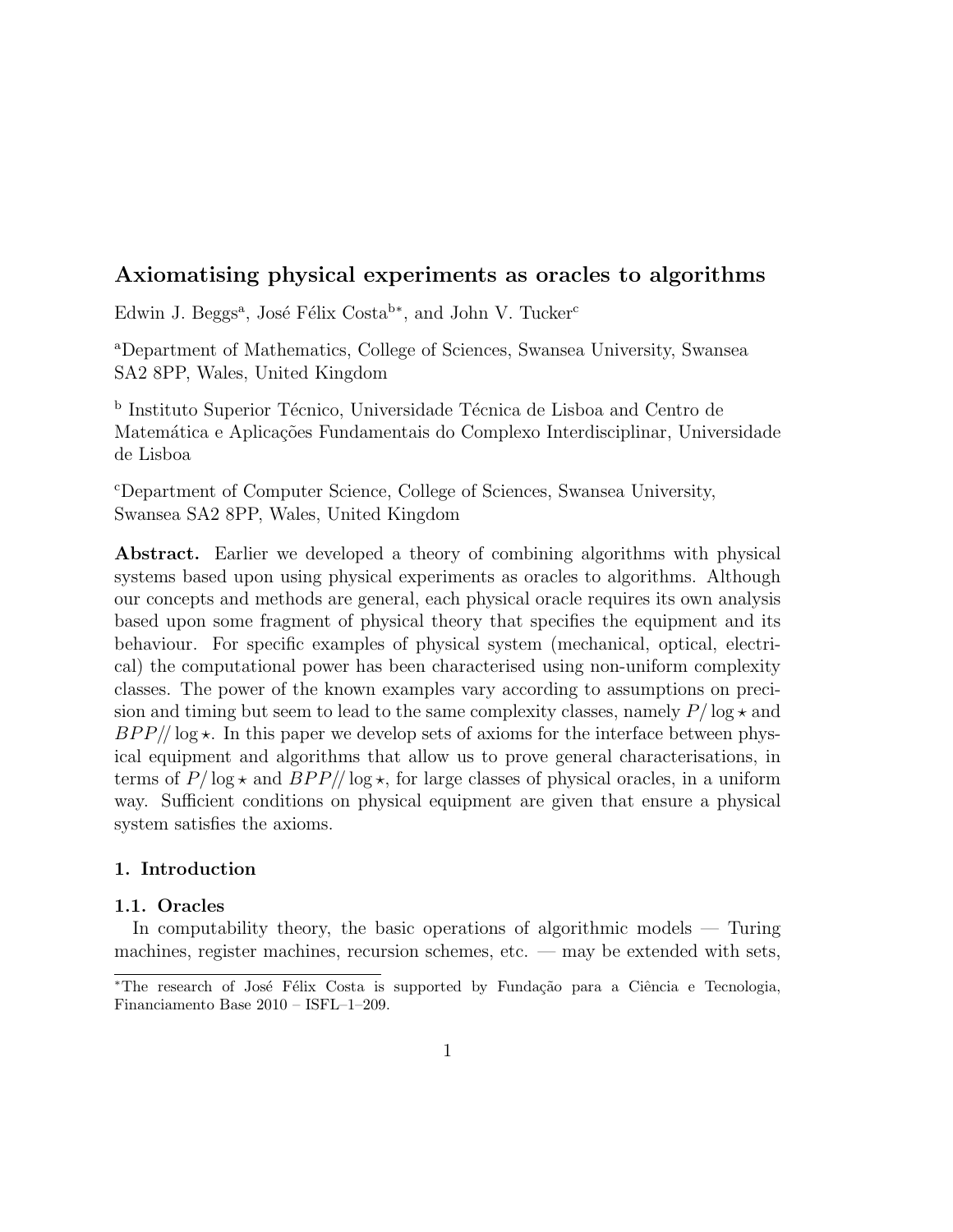or functions, called "oracles." For example, in Post's standard abstraction of Turing's original conception [21], any set  $S$  can be used as an oracle in an algorithm as follows: from time to time, in the course of a computation, an algorithm produces a datum x, asks "Is  $x \in S$ ?" and receives an exact answer "yes" or "no" in a single step of the computation.<sup>2</sup>

Adding an oracle increases the computational power of an algorithm. The idea of coupling an oracle to an algorithm is surprisingly subtle and fruitful mathematically. The idea of Turing reduction led Emil Post to a theory of relative computation and the classification of degrees of algorithmic unsolvability.<sup>3</sup> The theory of Turing degrees of unsolvability, such as those below  $0', 0'', \ldots, 0^{\omega}$  map much of what is noncomputable and have highly important applications to decision problems in logic, mathematics, and programming.<sup>4</sup>

The notion of oracle has been just as influential in complexity theory. The notions of reduction and degrees led to the use of oracles to create the polynomial time hierarchy in 1972.<sup>5</sup> Early on, in 1975, came the Baker-Gill-Solovay Theorems [1] that showed that the  $P = NP$  question relativizes both positively and negatively and therefore that any proof technique that is unaffected by the addition of an oracle will fail to answer the  $P = NP$  question.<sup>6</sup>

Perhaps what is not clear from the mathematical theory is that adding an oracle to an algorithm is a computational idea that occurs *naturally*. One simple, yet seemingly familiar example, is introducing randomness by tossing a coin at various stages in a computation. Properly described, this is using an experiment as an oracle. In the theory of probabilistic Turing machines and complexity classes, such as  $BPP$ ,

<sup>&</sup>lt;sup>2</sup>As Turing suggested in [21] §4, the basic theorems of computability, such as undecidability of termination, can be proved for these S-computable functions. Actually, there is nothing special about the operations chosen as basic in an algorithmic model as far as their elementary theory is concerned — a fact best exploited in computability theories over abstract algebras ([18, 19, 20]).

<sup>&</sup>lt;sup>3</sup>A set A is Turing reducible to set B if one can decide membership of A using an algorithm that allows oracle calls to decide membership in B.

<sup>4</sup>The classification of the non-computable in mathematics, using many types of hierarchies and degrees, is a huge achievement, mathematically and philosophically. For many years, the theory of the degrees was considered to be the mathematical eptiome of computability theory because of the remarkable nature of priority methods — arguably the most complex algorithms known — that were developed to solve Post's Problem.

<sup>&</sup>lt;sup>5</sup>The polynomial time hierarchy was implicit in Karp  $[15]$  and was formulated explicitly for the first time in Meyer and Stockmeyer [16], as a possible way of classifying problems not known to be in  $NP$ ; see also the initial studies [17, 22].

<sup>&</sup>lt;sup>6</sup>The theorem is: There exist computable oracles A and B such that  $P(A) = NP(A)$  and  $P(B) \neq$  $NP(B)$ . In Balcázar, Días and Gabarró [3] there is an excellent introduction to the subject of positive and negative relativisation results for oracles and complexity theory (in Chapters 7 and 8).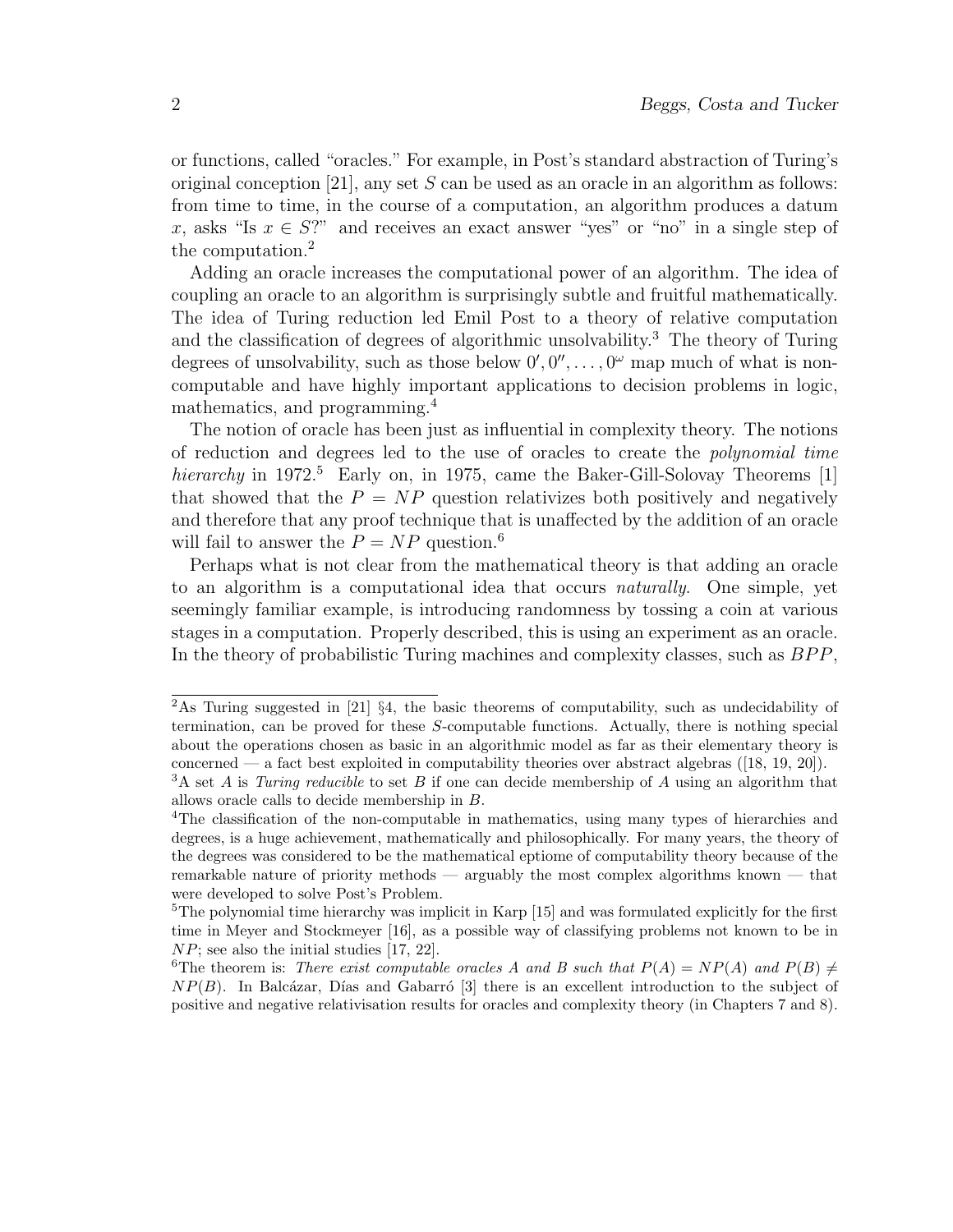randomness is defined by a mathematical oracle (cf. Section 7.4 of Balcázar, Días and Gabarró  $[3]$ ).

### 1.2. Physical oracles

Imagine a computation that *from time to time* requires us to consult some external physical device, say, to read some data, make some measurement, choose randomly, guess information, etc. We can view this external interaction as follows: the algorithm formulates a request, query or command, presents it to the device, waits some time for the device to answer, and resumes the computation. The device is likely to function within error bounds so precision is a factor in computation.

In [5] we introduced the idea of taking a physical experiment that measures a physical quantity as a new form of oracle to a Turing machine. We focussed on modelling the structure and operation of these hybrid computational models and, in particular, the question

What can be computed by algorithms boosted by oracles that are physical systems? In [5], we chose a particular mechanical experiment first studied in [13], the *scat*ter machine experiment (SME), studied the hybrid systems made by combining deterministic Turing machines with the SME, and answered the question using nonuniform complexity theory [5, 7]. In subsequent work, we studied several other examples of experiments as oracles, including the *collider machine experiment (CME)* [9] and the Wheatstone bridge [10].<sup>7</sup>

The computational power of the physical oracles we have studied vary according to assumptions on precision and timing. Furthermore, we have constructed different models of a single physical experiment (actually the original SME) and shown that they can have different computational attributes, such as runtimes, and different computational powers [12]. The questions arise:

How varied are the attributes, such as runtimes, of physical experiments?

How varied are the computational powers of algorithms when boosted by physical oracles?

Given the potentially infinite diversity of physical experiments — and the variation in modelling each one of those experiments — one might expect answers to be infinitely diverse. However, our case studies of different mechanical, electrical, optical experiments as oracles lead us to similar runtimes and to similar complexity classes, especially  $P/\log \star$  and  $BPP/\log \star$ , depending upon assumptions about precision of equipment. Indeed, in [9], we made a conjecture about the runtimes of experiments, namely: normally, runtime is exponential in the accuracy of measurement. To begin

<sup>&</sup>lt;sup>7</sup>Further experiments await publication. We have also argued in  $[6, 11]$  that some physical models are examples of algorithms with physical oracle calls.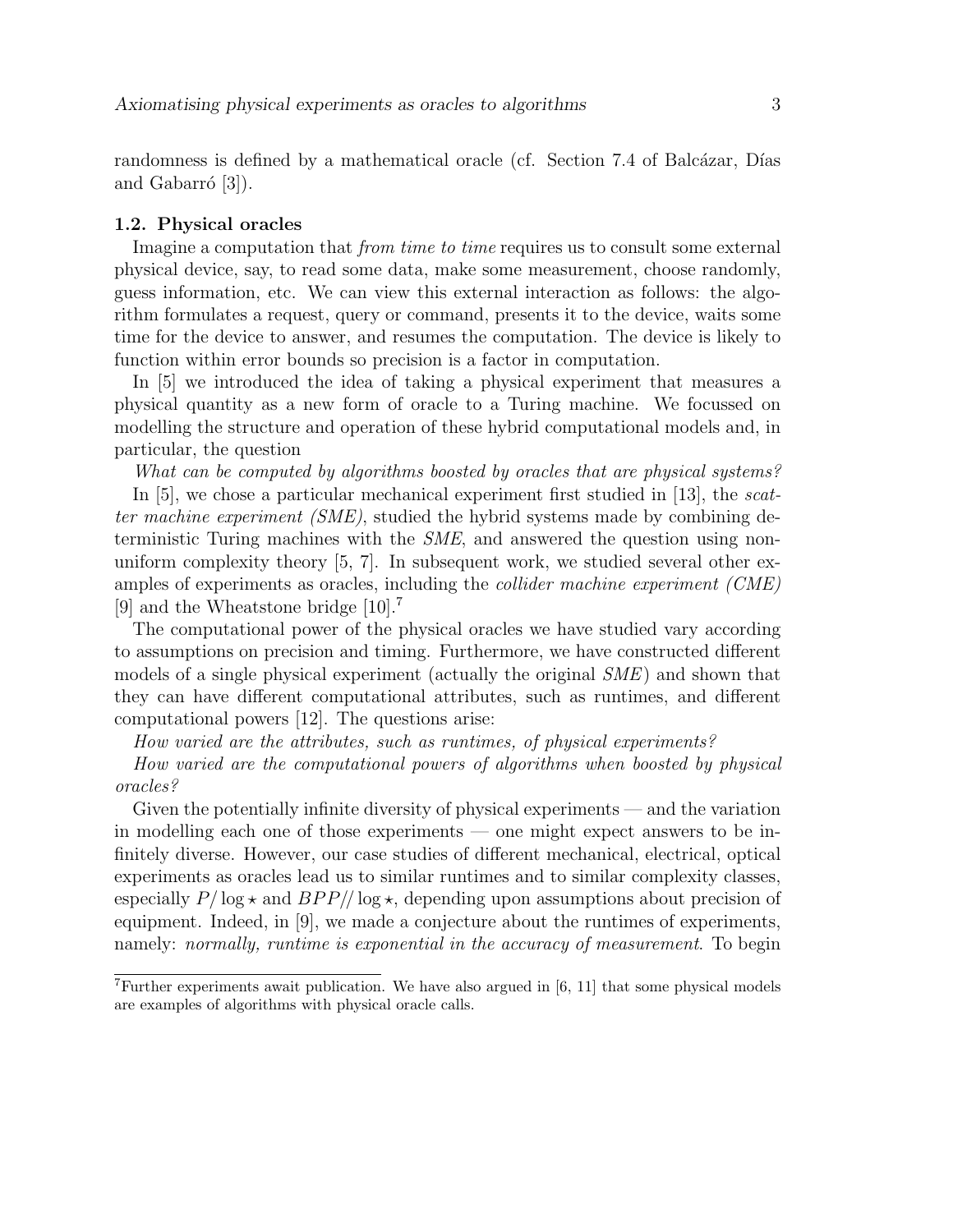to classify experimentation for computational purposes, taxonomies for equipment and procedures are needed.

In this paper, we address the classification and "stability" of models of computation with physical oracles. We develop three sets of axioms for experimental measurement that allow us (i) to explore variations in equipment and behaviour and their effects on the quantity measured; and (ii) to prove general characterisation theorems of the power of experiments as oracles. The axioms specify the interface between physical equipment and algorithms. The theorems establish the scope and limits of large classes of physical oracles, in a uniform way, in terms of  $P/\log \star$  and  $BPP/\log \star$ . We also give sufficient conditions on physical equipment that ensure a physical system satisfies the axioms (Theorem 3.2).

### 1.3. Results

The physical oracles are experiments that measure physical quantities represented by real numbers  $x \in (0,1)$ . The axioms define those features of the experiment and its behaviour that the algorithms may use and depend upon. The axioms for the interface focus on two properties: time taken to obtain a measurement and the precision of the measurement.

First, we consider physical experiments with deterministic behaviour.

Let G be a class of functions of the form  $g : \mathbb{N} \to \mathbb{N}$  which we will use to bound the runtime of the experiment as a function of its precision. We give axioms for any physical experiment that measures  $x \in (0,1)$ , which defines a class  $E(\mathcal{G})$  of physical oracles. We have found the most important class  $\mathcal G$  of bounds to be that of all exponentials of linear functions,

$$
ExpLin = \{ g : \mathbb{N} \to \mathbb{N} | 2^{an+b} \le g(n) \le 2^{cn+d} \},
$$

(i.e.,  $g(n) \in 2^{\Theta(n)}$ ). Hence the most important class of oracles is  $E(\text{Explin})$ .

The first main theorem is this (Theorem 4.7 below).

**Theorem A.** Given a decision problem A in  $P/\log \star$ , there is a real value  $x \in (0,1)$ so that any physical oracle in class  $E(\text{Explin})$  measuring x can be used to decide A in polynomial time. Conversely, any decision problem A that can be solved in polynomial time by a Turing machine with an oracle in class E(ExpLin) is also in  $P/\log \star$ .

Next, we consider non-deterministic behaviour of the physical experiment, which can arise for all sorts of reasons, most simply precision. Our axioms involve probability distributions and lead to a new class  $Iid(\delta)$  of physical oracles, where Iid stands for *independent identically distributed*. The second main theorem is this (Theorem 5.3 below).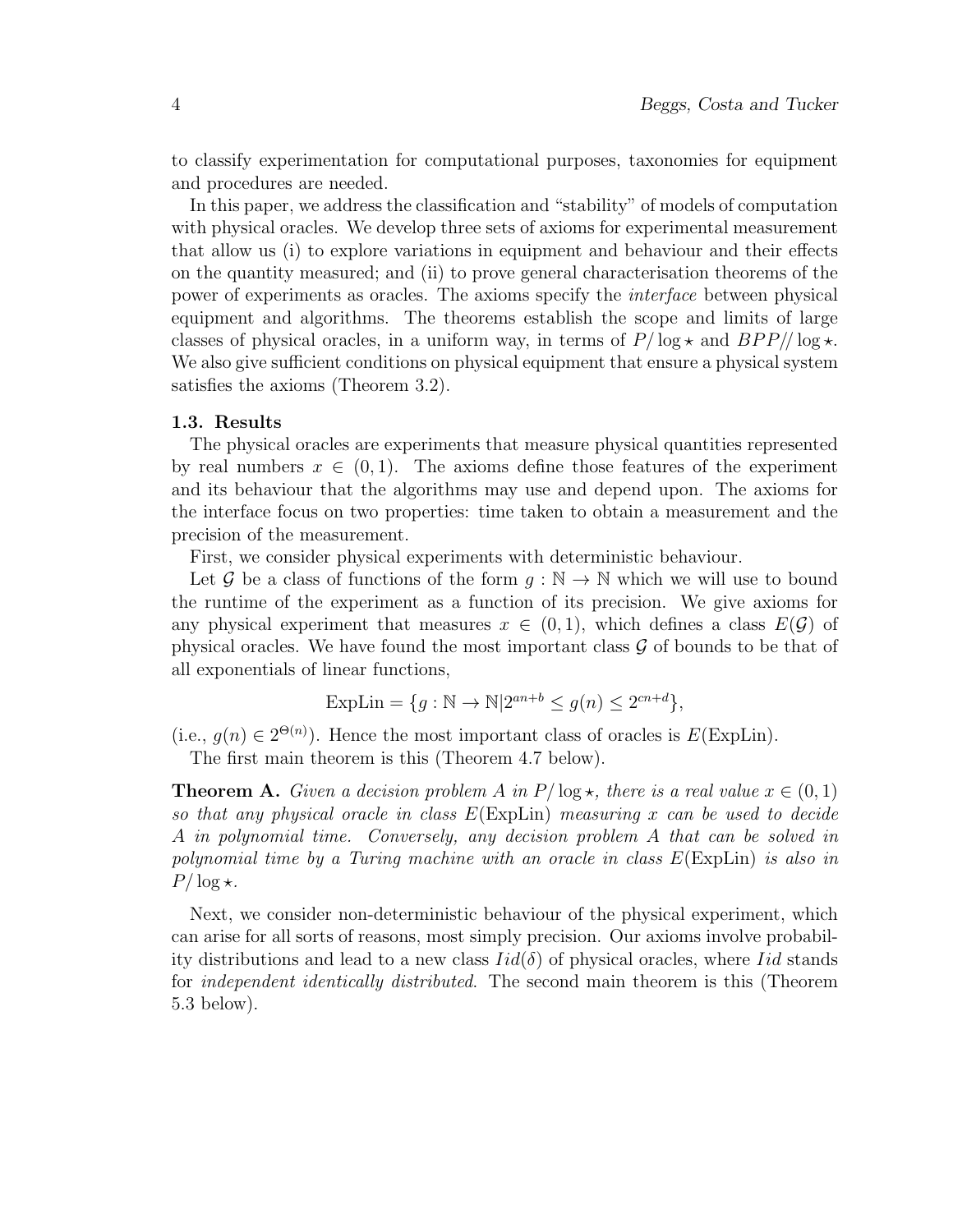**Theorem B.** Given a decision problem A in  $BPP/|\log \star$ , there is a real value  $x \in (0, 1)$  so that any oracle in class Iid(δ) measuring  $x \in (\delta, 1 - \delta)$  can be used by a Turing machine to decide A in polynomial time. Conversely, any decision problem that can be solved in polynomial time by a Turing machine with an oracle in class  $Iid(\delta)$  is in  $BPP/\ell \log \star$ .

The structure of the paper is this. In Section 2 we describe carefully the characteristics of experiments and our line of thought summarised above. In Section 3 we give the first set of axioms and prove a sufficiency condition for experiments to satisfy the axioms. In Section 4 we prove the lower bound for the first theorem and on altering an axiom on repeatability we prove the upper bound completing the proof of Theorem A. In Section 5 we give a much simplified set of axioms with a probability distribution for the repeatability and prove Theorem B. In Section 6 we reflect on the results.

This study is part of a our programme on the physical foundations of computation, primarily it concerns [5, 7, 9, 10, 12]. Some knowledge of non-uniform complexity classes is needed.

### 2. Experiments and interfaces

#### 2.1. Algorithms and experiments

The basic structure of an algorithm combined with an experiment as oracle is depicted in Figure 1. The experiment consists of various components:

physical equipment  $+$  data  $+$  interface  $+$  experimental procedure.

The equipment is modelled, based upon some fragment of the physical theory T. The algorithm is modelled by a Turing machine, which is suited to complexity considerations. In this context, here is a working definition of physical oracles.

Definition 2.1. A physical oracle is a physical device or system with an interface that accepts queries and returns an answer. For an oracle to a Turing machine, the query would be written on a query tape. A time limit may be assigned to such a query, after which the result 'time out' is returned if no other result is obtained in this time.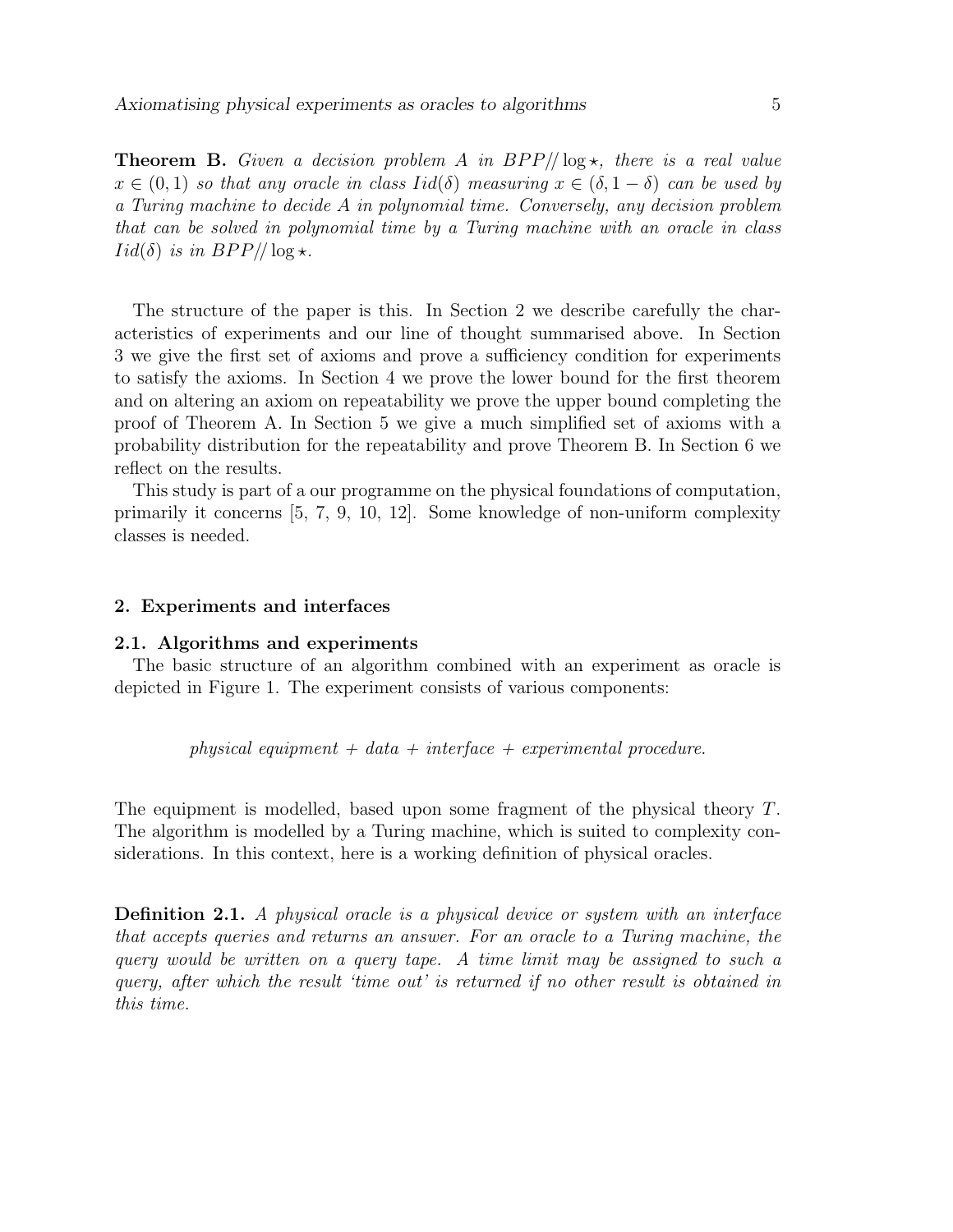

Boosts computation



Now, in developing a theory of algorithms and experiments we note two methodological principles. The equipment involved in making any measurement is potentially diverse. It is made by different manufacturers and according to somewhat abstract specifications of its type and characteristics.

Variation of Equipment Given any experiment to measure a quantity, its experimental procedure can be applied to a variety of forms of physical equipment to obtain the same measurements with few possible changes to performance.

This complementary idea is very important in theoretical practice:

Invariance of Models of Equipment Given any experiment, there is a portfolio of theoretical models for the equipment and its behaviour, employing different physical assumptions, that can be used with the experimental procedure to reason about the experiment.

Indeed we do not need to know the complete description of the equipment but only what properties are needed to reason correctly about the experimental procedure. We need a specification of the equipment that characterises the interface.

A strong demonstration of this principle can be found in the different models of the wedge in the SME; in particular, in [12] a simple experimental procedure is applied to two distinct models of the simple wedge having dramatically different computational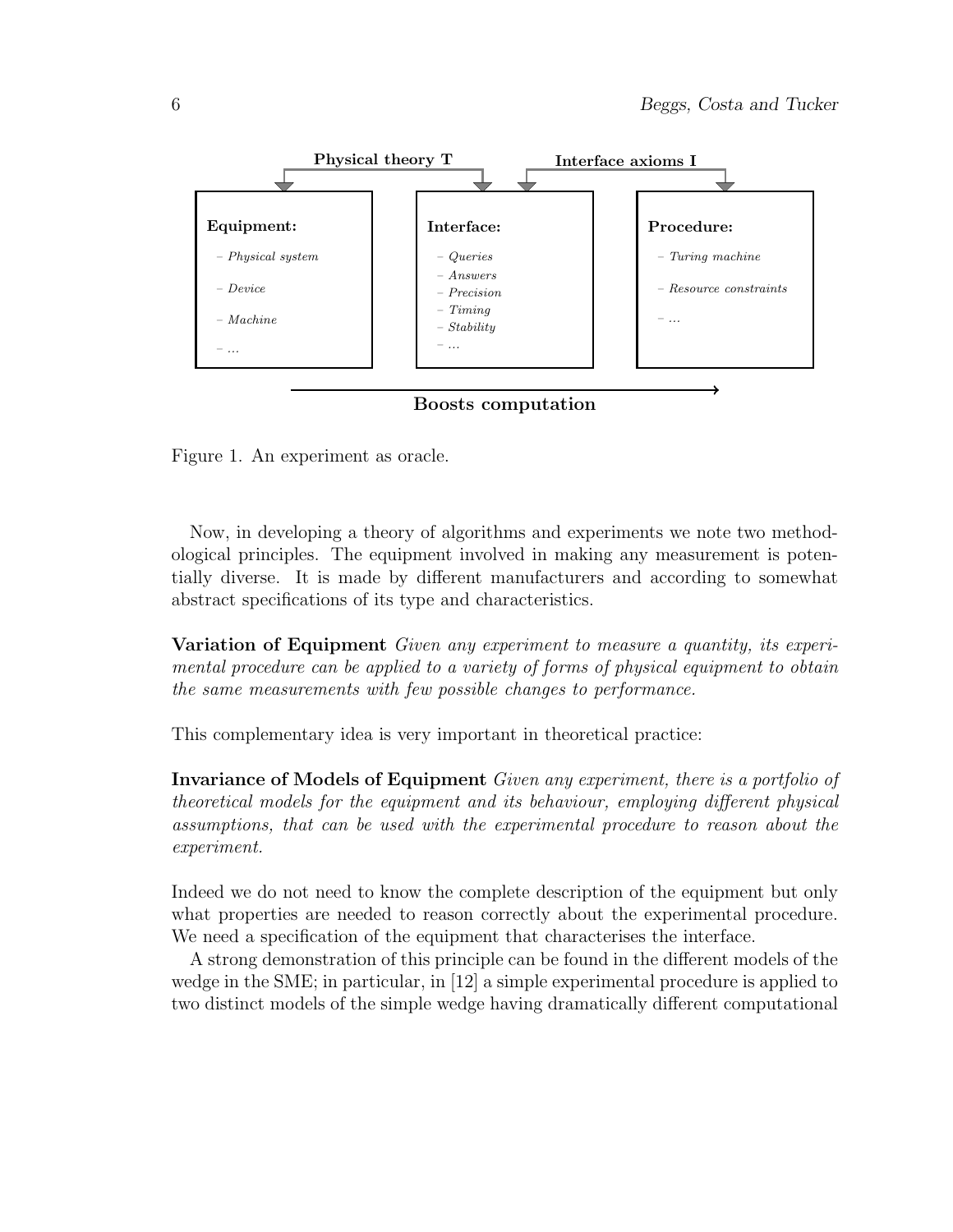properties.

# 2.2. Experiments that measure: six characteristics

Here are the properties that seem to be essential characteristics of the experiments we have used as oracles so far:

- 1. Real values. A physical parameter represented by a real number is being measured — position, inertial mass, location, resistance, mass of an electric particle, temperature, optical angles, etc.
- 2. Queries. Each query expresses a rational, even dyadic, number that is a possible approximate value of the parameter being measured. This test value is then compared to the actual 'physical' value in an experiment. The experiment ultimately implements a decision procedure, such as  $\langle$  or  $\rangle$ , on physical parameters, possibly leaving equality undecided.
- 3. Finite output. Only qualitative output is allowed in a single experiment: right or left, yes or no, north or south, etc.; or a trivalent output, adding the response time out.
- 4. Protocol timer. The protocol between the Turing machine and the experimental apparatus measures the time needed for the experiment to deliver an answer in reasonable cases. It does not guarantee that the experiment will return an answer within the protocol time, and in that case time out is returned.
- 5. Sufficiency of the protocol. Enough experiments are completed within the protocol timer to give results that can be used to give more physical information.
- 6. Repeatability. The extent to which identical queries give the same results.

We must also address the problem of the precision of the experiment. For simplicity of explanation, we localise the imprecision in the experiment. Suppose that an experiment to measure a mass  $x$  compares it with a test mass  $y$  on a balance, and outputs  $x > y$  or  $x < y$ , the value  $x = y$  leading to the experiment running out of time. The value of  $y$  is specified on the query tape, the experiment is performed, and the result returned to the Turing machine. However, we need to consider the error in making a test mass from the instructions on the query tape, and look at the three most obvious possibilities.

1. No error. The test value y is exactly the value given on the query tape. More generally, the experiment is carried out exactly as specified on the query tape.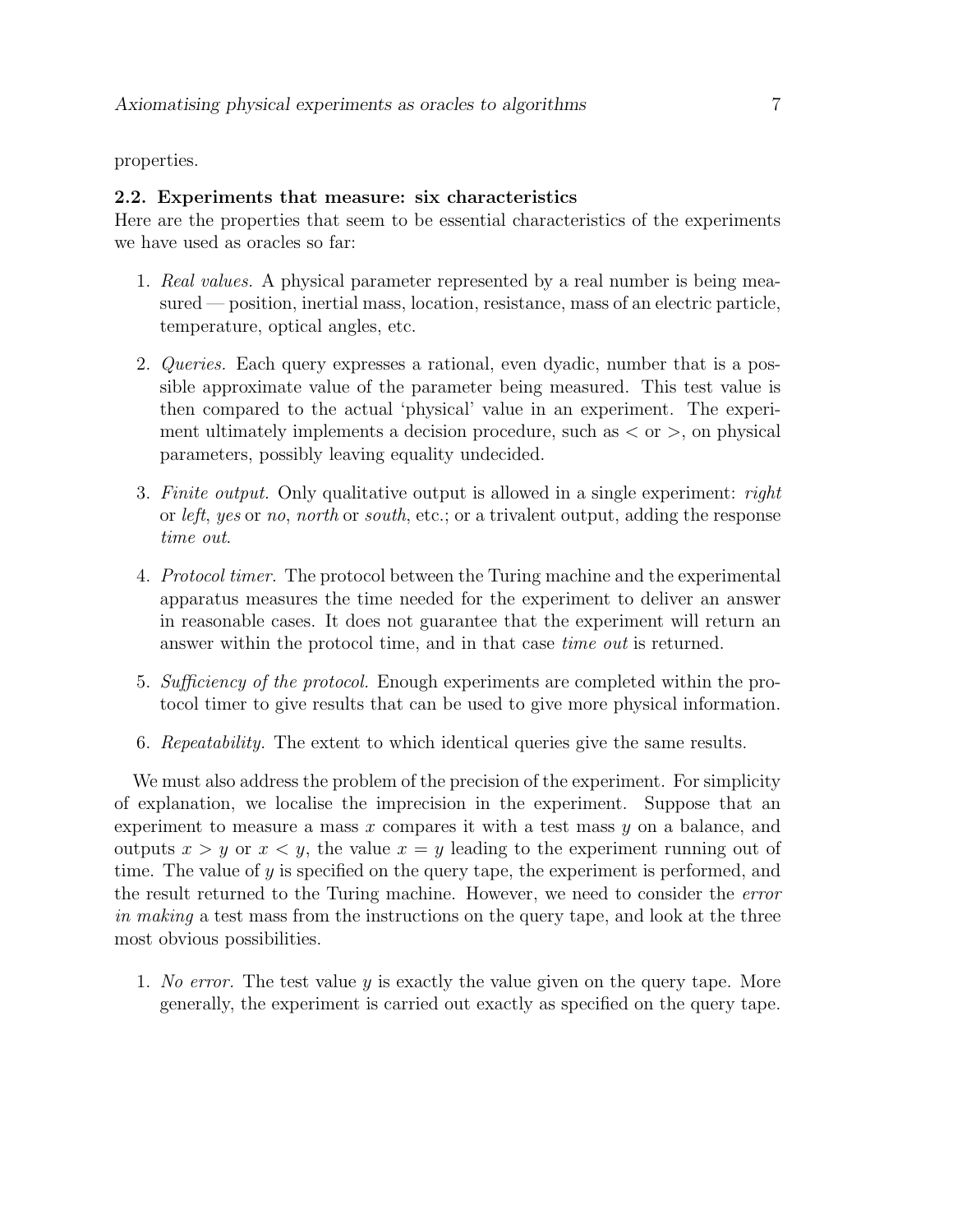- 2. Arbitrary precision. The value on the query tape comes with a specified error, and the test value  $y$  (or the experiment in general) is set up to within that error margin.
- 3. Fixed precision. There is an error margin which it is impossible to improve on – no matter how hard we try y cannot be prepared more accurately than in a certain interval around the value specified on the query tape.

The no error case is an interesting idealisation, but is of little practical value. However, the arbitrary precision case has, in many experiments, identical computational power. To practically implement arbitrary precision would, at the very least, take more time for a smaller error margin, but accounting for this additional time is part of the function of the protocol.

The fixed precision case seems doomed from the start  $-$  surely there is only a finite amount of information that could be extracted from such an experiment and so could be appended as part of the program. However, we now turn to probability: we repeat the experiment many times and extract statistical data. To do this requires (more or less) assumptions about independence and identical distribution of repeats of the experiment. If this sounds unlikely in practice, remember that we, according to current understanding of quantum theory, do have a source of 'real randomness' which we can use to 'kick' the apparatus between experiments. Indeed, in practice, the quantum nature of the world we live in is quite likely to randomise the experimental setup to some extent, whether we want this or not.

It is a striking fact that in many experiments, this fixed precision statistical approach can have identical computational power to the no error case. Probabilistic Turing machines clocked in polynomial time give  $BPP$  as a probabilistic complexity class. If we add a physical oracle of type  $E(\text{Explin})$  we then get  $BPP// \log \star$ . But, by Theorem B, this is the same as we get from the oracle  $Iid(\delta)$ .

# 2.3. The interface and its protocol

In contrast to the complexity of the equipment inside the physical oracle, the *interface* protocol, which is all the Turing machine sees, could hardly be simpler. There is a query tape, and when the Turing machine enters the query state, it rests while the experiment proceeds. When the result is returned the Turing machine resumes its calculation. In fact, there are only three differences between the protocols for standard oracles and physical oracles as far as the Turing machine is concerned.

1. Runtimes. The time taken by the physical oracle to reply is rarely one or a constant number of cycles; it varies. It will be convenient for us to assume that the time taken is a function of the length of the query. Thus a polynomial function of the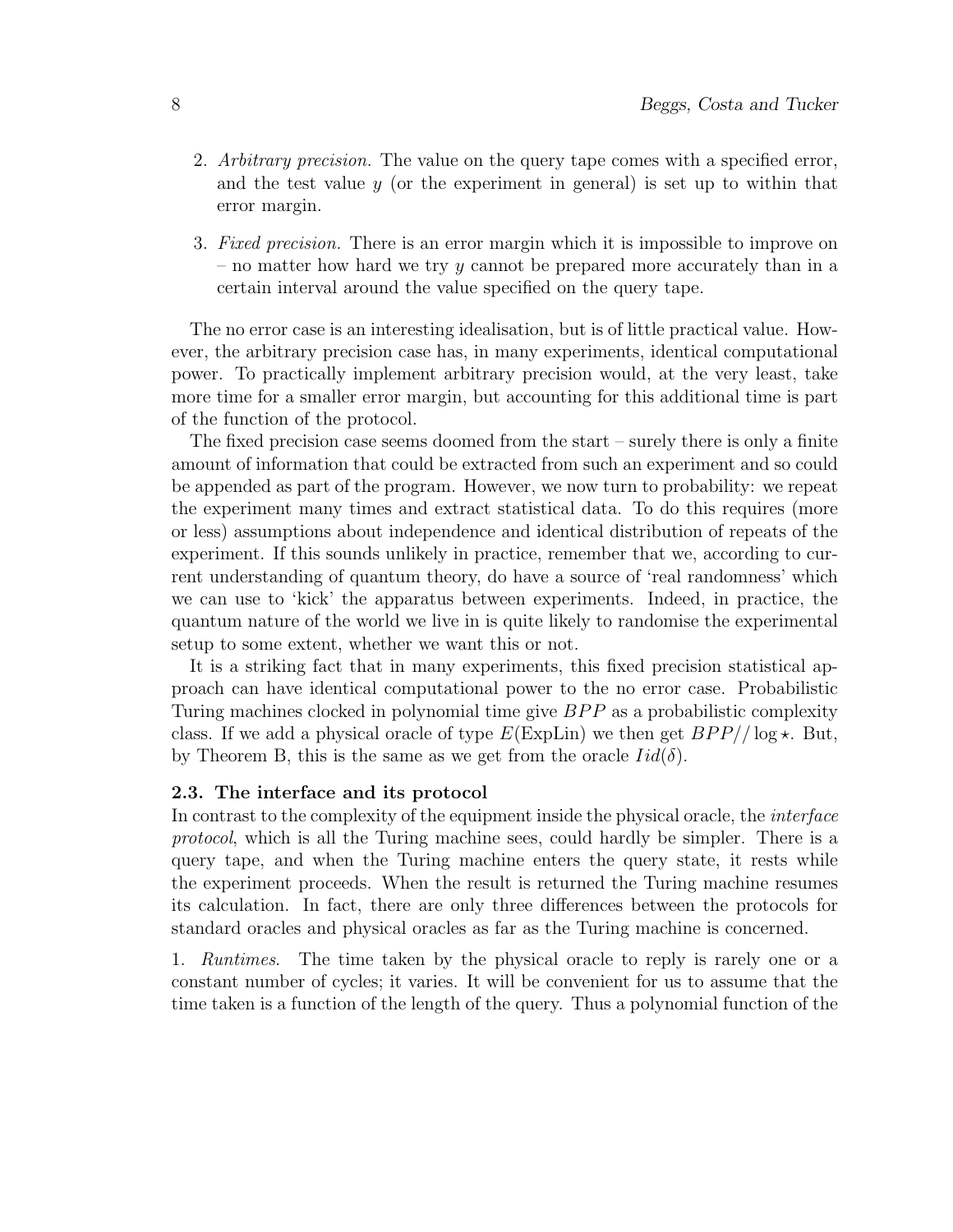length gives a *polynomial protocol*, and an exponential function of the length gives an exponential protocol. For simplicity the result is only returned at the end of the time limit given by the protocol, even if the experiment was finished much more quickly.

2. Timeouts. To keep things simple, we consider only two outcomes for an experiment: yes and no. However, an experiment takes time to perform, which may depend on the detail of the result being sought or the experiment may not be completed in any finite time (e.g., comparing two masses on a balance when the masses are actually equal). To stop the Turing machine waiting indefinitely for a result that may never come, we impose time limits on the experiments for which we need another outcome time out for an experiment that was terminated before an answer was obtained.

3. Nondeterminism. In the probabilistic case, identical queries may produce different results. This is not new, as coin tossing oracles have been used for a long time.

# 2.4. Timing

As experimental scientists will only too readily testify, experiments and observations are prone to errors and entail costs. We focus on only one of these costs, the time taken. In previous papers analysing physical experiments, we were led to a conjecture relating the accuracy of a measurement to the time taken to perform the measurement. These experiments had the form of comparing a test value  $y$  to the real world value  $x$  of a physical quantity, this comparison taking experimental time

$$
\frac{A}{|x-y|^q} \le T_{\text{experiment}}(x,y) \le \frac{B}{|x-y|^n} \,. \tag{1}
$$

Here  $n, q \geq 1$  and  $A, B > 0$  are constants determined by the experiment. Now the two inequalities in (1) have a different status. They were arrived at by considering models of experiments that omitted many unrealistic features (such as infinitely sharp points), but were still idealised. The lower bound for the experimental time can be considered much more definite – it is extremely difficult to see how to get around such a bound, even allowing for idealised thought experiments. The upper bound is, in reality as opposed to thought experiments, much more questionable, but is a reasonable working hypothesis.

Some experiments can take a long time or even fail to return a result. The time that the machine is allowed to wait for the results of the experimental procedure should not be unlimited. We wish to place bounds on execution times of Turing machines. To control the physical oracle, the protocol will be equipped with a special protocol clock, based upon a time constructible function. A function  $T : \mathbb{N} \to \mathbb{N}$  is said to be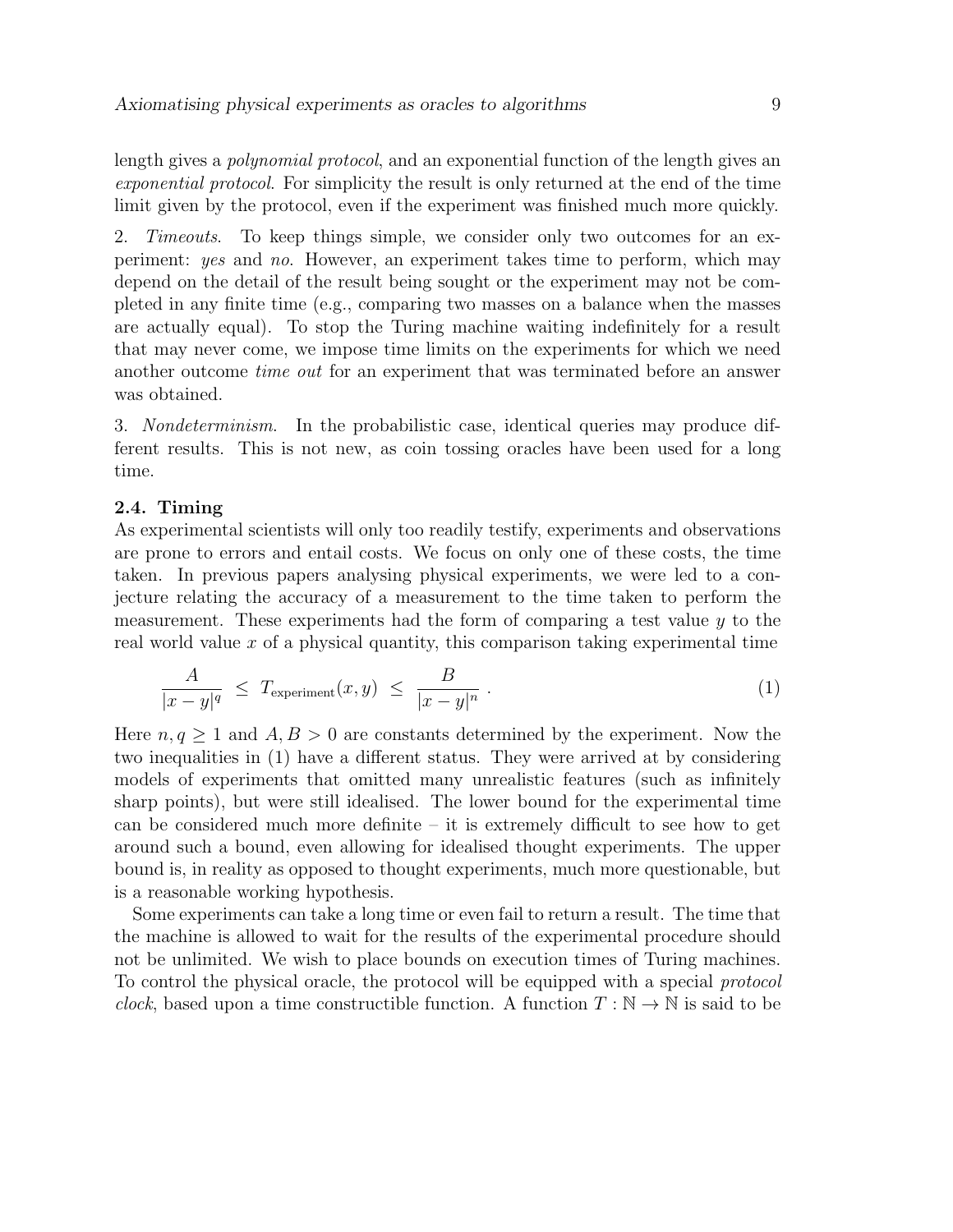time constructible if there exists a Turing machine that, for all inputs of size  $n$ , halts exactly in  $T(n)$  steps. Let M be a Turing machine, equipped with oracle tape and oracle  $\mathcal{O}$ . Let  $\mathcal{T}$  be the Turing machine which witnesses the runtime of computations as a function of the size of the input w, i.e., a system clock, and let  $\mathcal P$  be the Turing machine that witnesses the protocol time as a function of the size of the query  $z$ , i.e., a query timer. A Turing machine, with an internal system clock  $\mathcal T$  and a timing clock  $P$  for running the experiment, which controls the apparatus and returns results may then be specified. Assuming that all the transitions of the composite Turing machine can be made to happen in the physical time unit, we have the connection between machine time and physical time.

However, we should be aware that such a composite Turing machine does not measure time! Indeed, an experiment to measure time with n bits of precision (e.g., the period of an orbital motion) takes time at least exponential on  $n$ , in agreement with our theory. The former machine time is a *more or less time*, an order of magnitude of time. And since our experiments can be done in time of exponential order, some exponential of the class will do!

Our experiments are fundamental measurements, centred only on observable events occurring in the physical apparatus; they do not depend on precise measurements of time, nor are they a result of operations between values of measurables. In fundamental measurement, the value is not obtained as a result of (say, arithmetical) operations on other measurements (e.g., using time to get more accuracy). These measurements are said to be derived, because their procedures rest on a priori theories relating the measurables.

The reader may wonder where formula (1) comes from. To provide a general idea on how time varies with the required precision, just consider a balance with two pans for the purpose of measuring mass, and a toolbox of standards  $m_2$  designed to measure mass  $m_1$  with some precision. The relevant events referred above are, in this case, "right/left pan up/down". To detect an event, the experimenter has to wait some time, for the acceleration of a pan is proportional to  $|m_1 - m_2|$  and the time needed to detect a downward movement of, let us say, 1 mm is proportional to  $1/|m_1 - m_2|^{1/2}$ . Thus, if the difference of the masses in binary is  $2^{-an}$ , for some constant a, for a precision of n bits, the time ellapsed is proportional to  $2^{bn}$ , for some constant b, that is exponential on the number of bits of precision. This calculation gives a lower bound on the time. An upper bound can then be fixed for values of the mass that, in this paper, codes for advice functions. Other experiments, being more or less sophisticated, reveal the same timing law (1). Thus, it became a conjecture that we discuss in detail in [8].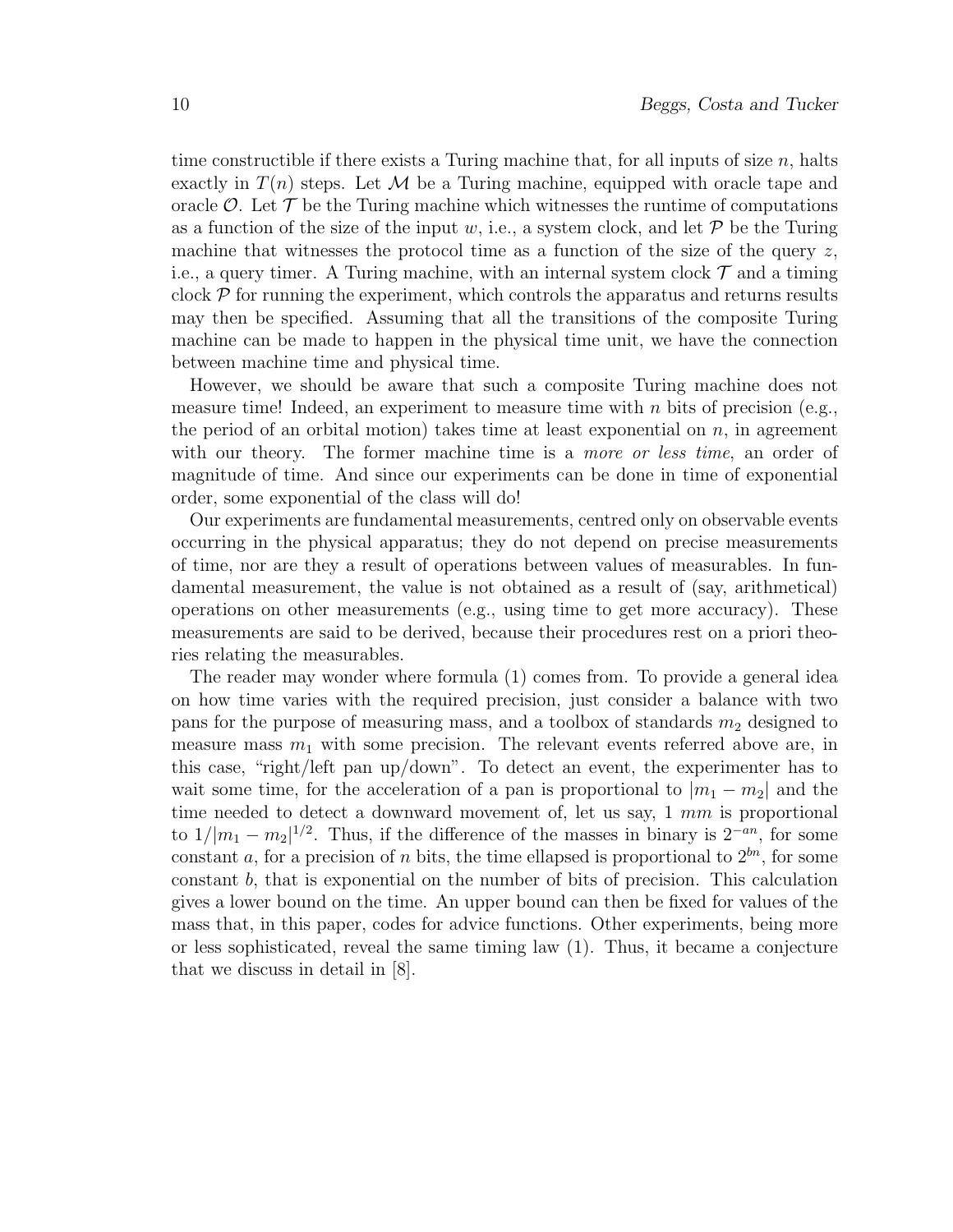# 3. Implementing the axioms for  $E(\mathcal{G})$ .

Here we take the description in Section 2.2, and interpret it in detail for a particular case, called  $E(\mathcal{G})$ . Here  $\mathcal G$  is a class of functions, where each  $g \in \mathcal{G}$  is a function  $q : \mathbb{N} \to \mathbb{N}$ .

**Definition 3.1.** The following axioms define the class of physical oracles  $E(\mathcal{G})$ .

- 1. Real values. The experiment is designed to find a physical parameter  $x \in (0,1)$ .
- 2. Queries. Each query string is interpreted as a binary string of 0s and 1s,  $y_1y_2 \ldots y_k$ , giving a dyadic rational  $y = 0 \cdot y_1y_2 \ldots y_k$ .
- 3. Finite output. The result is either  $y < x$ ,  $y > x$  (correctly assigned) or time out.
- 4. Protocol timer. There is a  $g \in \mathcal{G}$  so that the time taken for any query of length k is bounded by  $q(k)$ .
- 5. Sufficiency of the protocol. If  $|x-y| > 2^{-k}$  for the dyadic rational  $y = 0$ .  $y_1y_2 \ldots y_k$ , then the result is not time out.

These axioms for  $E(G)$  are sufficient to prove various complexity results for a Turing machine using  $E(\mathcal{G})$  as a physical oracle, and we shall do this in Section 4. But are there really physical experiments implementing this specification? The answer is yes: first, we shall describe the common properties of the experiments which show that they implement the axioms, and then give a list of some of the experiments.

The experiments are designed to measure a physical parameter  $x$ , which for convenience we shall take to be in the interval  $(0, 1)$ . A test value y is compared to the value of x in the experiment, and we get the results  $y < x$  or  $y > x$ . The time taken for this experiment is just that given in (1), which we repeat:

$$
\frac{A}{|x-y|^q} \le T_{\text{experiment}}(x,y) \le \frac{B}{|x-y|^n},\tag{2}
$$

for some rationals  $A, B > 0$  and integers  $n, q \ge 1$ . Now you can see why there is no  $x = y$  result, as if we put  $x = y$  in the formula for the time, the result is infinite.

But now we must consider the whole system behind the physical oracle. The experimenters receive a message from the protocol, and must set up the experiment, perform the experiment, and report the answer back to the protocol. The experimenters have to set up the test value  $y = 0 \tcdot y_1 y_2 \ldots y_k$  for the experiment, and this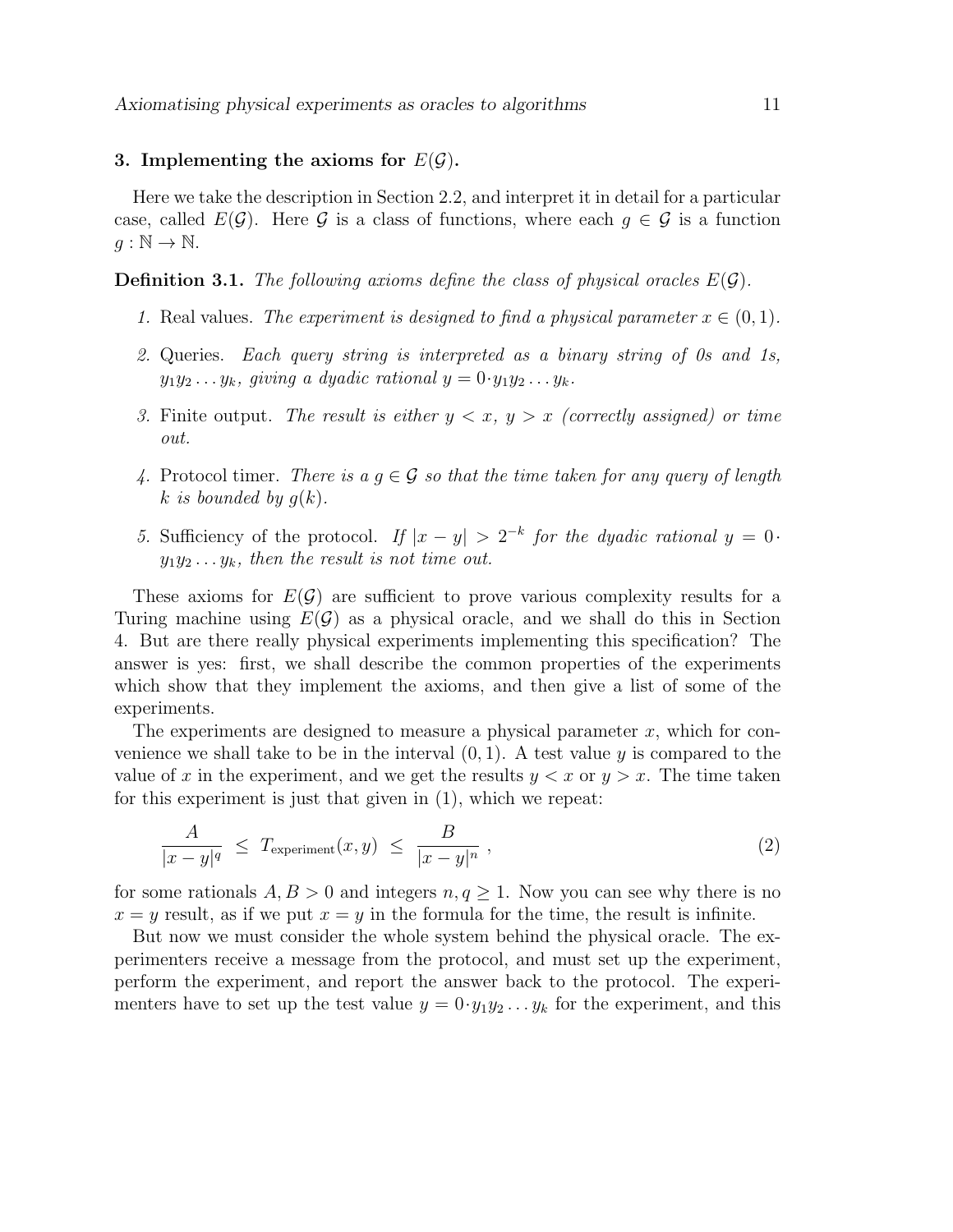will take time. It may also entail error, that is the actual value of the test variable in the experiment y' may not be exactly the requested value  $y = 0 \tcdot y_1 y_2 \ldots y_k$ . We shall suppose that we either have no error, or arbitrarily small error, i.e., that the experiment can be set up to any desired finite accuracy.

But can the oracle return the wrong answer: because of the error in setting up the test value, the reported answer might be  $y > x$  whereas in reality  $y < x$ ? We can eliminate this possibility by making the experimental time work in our favour, by ensuring that all experiments which might report incorrect results instead report time out. If we have such a possible incorrectness, then x must lie between y and  $y'$ , so

$$
|y-y'| \geq |x-y'|.
$$

Now, by  $(2)$ ,

$$
T_{\text{experiment}}(x, y') \ge \frac{A}{|x - y'|^q} \ge \frac{A}{|y - y'|^q}.
$$

If the experimenters impose a time limit on the experiment, then an incorrect case must time out if

experiment time limit 
$$
\frac{A}{|y - y'|^q} \ . \tag{3}
$$

Now we address the sufficiency of the protocol. If  $|x - y| > 2^{-k}$ , and supposing that  $|y - y'| \le 2^{-k-1}$ , we have  $|x - y| > 2^{-k-1}$ . Now, by (2),

$$
T_{\text{experiment}}(x, y') \leq \frac{B}{|x - y'|^n} < 2^{n(k+1)}B.
$$

Thus, the experiment cannot *time out* if

experiment time limit  $\geq 2^{n(k+1)}B$ . (4)

We set the time limit on the experiment to be  $2^{n(k+1)}B$ , and in that case we require  $|y-y'| \leq 2^{-k-1}$  and (3) for correctness, and that now gives

$$
|y-y'| \; < \; \min \left\{ 2^{-n(k+1)/q} \; (A/B)^{1/q} \, , \, 2^{-(k+1)} \right\} \, .
$$

It will be convenient (by taking more accuracy than we actually need) to give a fixed integer  $r > 1$ (determined by A, B, n, q) so that  $2^{-r(k+1)}$  is less than the above minimum. Now, if we specify accuracy  $|y - y'| < 2^{-r(k+1)}$  then we get correctness of the answer and sufficiency for the experiment.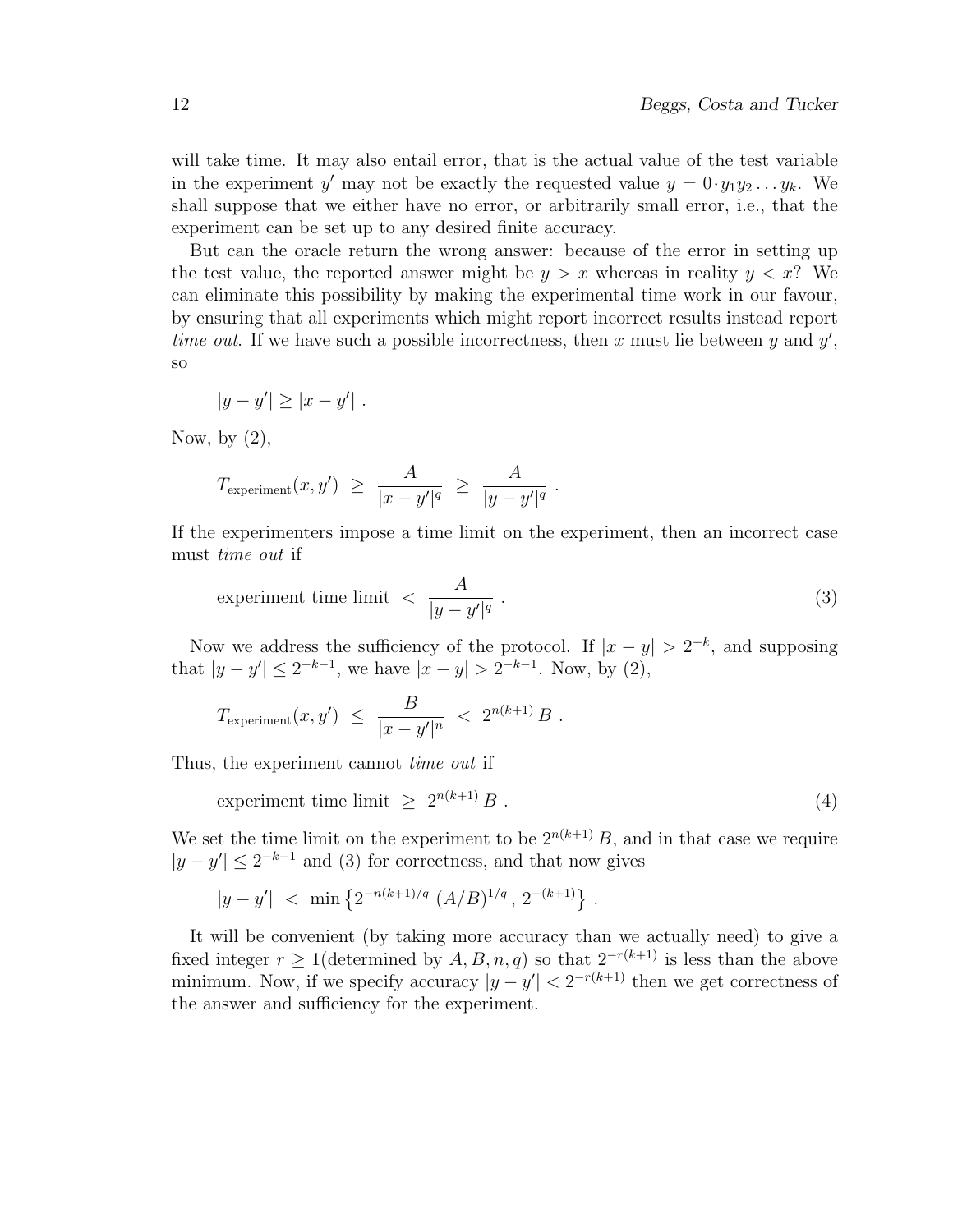But how long does this whole process take? We have a time limit for the experiment, but how long does it take to set up the experiment? We assume that the time taken to set up the experiment with the actual test value  $y'$  to within an error  $|y-y'| < 2^{-s}$  of the query value  $y = 0 \cdot y_1 y_2 \dots y_k$  is

$$
T_{\text{setup}}(y, s) \leq 2^{p \max\{s, k\}} E , \qquad (5)
$$

for some rational  $E > 0$  and integer  $p > 1$ . Thus we can set up the experiment for our specified accuracy  $|y - y'| < 2^{-r(k+1)}$  in time

set up time limit =  $2^{pr(k+1)} E$ .

The total time for the whole procedure, the value which we can give to the protocol timer, is

 $g(k)$  = set up time limit + experiment time limit =  $2^{pr(k+1)} E + 2^{n(k+1)} B$ . (6)

Alternatively, we can take a single exponential  $2^{u(k+1)}$  bounding this whole expression. We have then proved the following theorem:

Theorem 3.2 (Interface Verification Test 1). Suppose we are given an experimental procedure to measure  $x \in (0,1)$  in the following manner. Suppose there are rationals  $A, B, E > 0$  and integers  $n, q, p \geq 1$  so that

(a) Given  $y = 0 \tcdot y_1 y_2 \ldots y_k$  we can set up the experiment with a test value  $y' \in \mathbb{R}$ with  $|y - y'| < 2^{-s}$  in time  $2^{p \max\{s,k\}} E$ .

(b) We can run the experiment to determine if  $x < y'$  or  $x > y'$  in time

$$
\frac{A}{|x-y'|^q} \leq T_{\text{experiment}}(x,y') \leq \frac{B}{|x-y'|^n}
$$

Then there is a physical oracle to a Turing machine using the experiment which obeys the axioms for E(ExpLin).

.

Here is a list of some published experiments which obey the experimental time constraint in Theorem 3.2.

- 1. The collider machine. This is designed to measure the inertial mass  $x$  of a particle in classical mechanics. A particle of mass  $y$  is prepared and collided with the original particle [9].
- 2. The Wheatstone bridge. This is designed to measure an electrical resistance  $x$ . A resistance y is prepared and compared with the original resistance [10].
- 3. The general scatter machine. This is designed to measure a position  $x$  on an interval, by comparing it to a dyadic position  $y$  [12].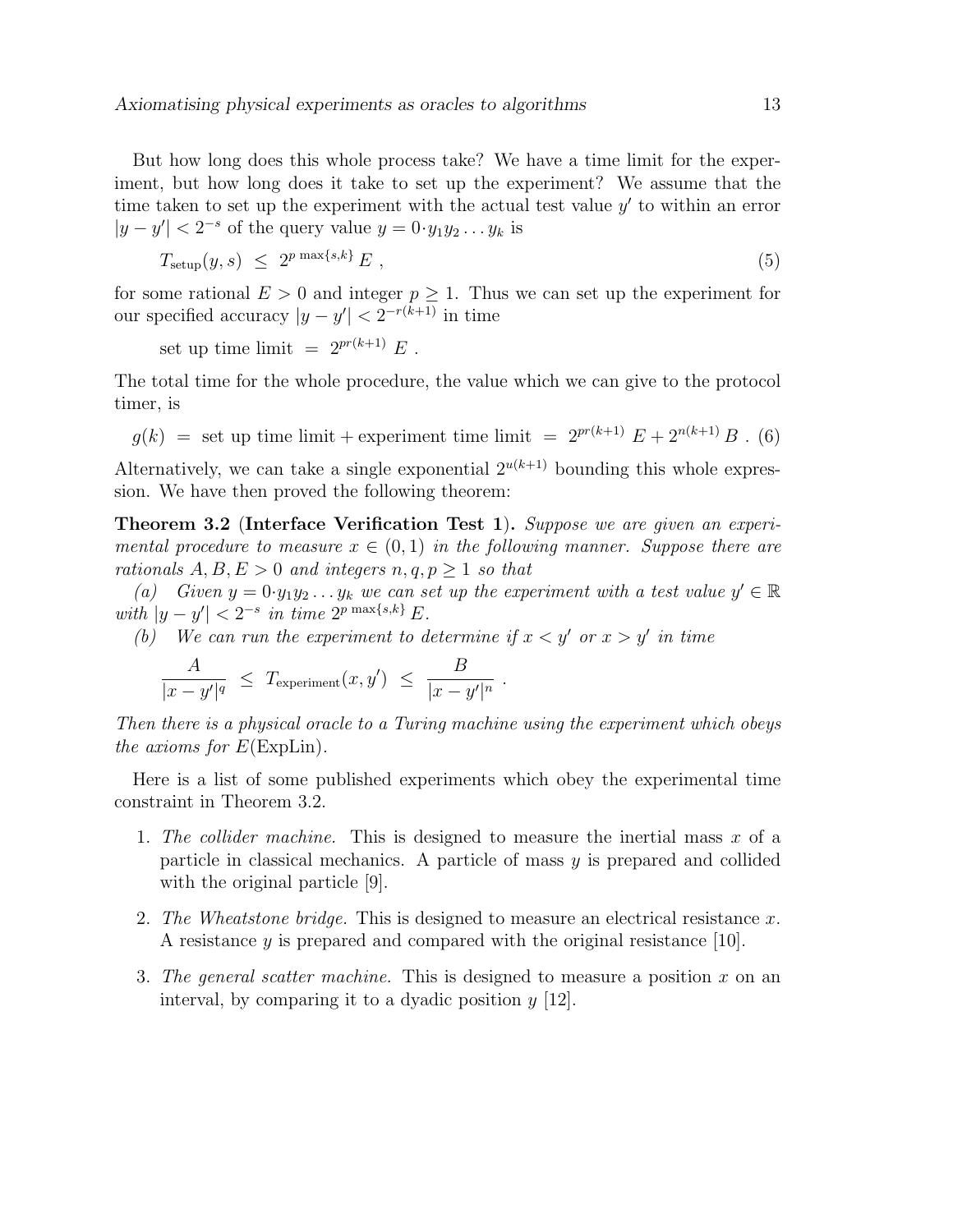### 4. The computational power of E(ExpLin)

# 4.1. The non-uniform complexity class  $P/\log \star$

These complexity classes are based on *advice functions*. We assume that there is a single algorithm for inputs of every size, which is aided by certain information, called advice, which may vary for inputs of different sizes. The advice is obtained via a function  $f : \mathbb{N} \to \Sigma^*$ . For each input w, it is combined  $\langle w, f(|w|) \rangle$  by means of a pairing function  $\langle \cdot, \cdot \rangle : \Sigma^* \times \Sigma^* \to \Sigma^*$ . This function and its inverses  $(\cdot)_1$  and  $(\cdot)_2$ are computable in linear time.<sup>8</sup>

**Definition 4.1.** Let B be a class of sets and F a class of functions. The advice class  $\mathcal{B}/\mathcal{F}$  is the class of sets A for which there exists  $B \in \mathcal{B}$  and some  $f \in \mathcal{F}$  such that, for every  $w \in \Sigma^*$ ,  $w \in A$  if and only if  $\langle w, f(|w|) \rangle \in B$ .

The set  $\mathcal F$  is called the *advice class* and  $f$  is called the *advice function*. Examples for  $\beta$  are P and  $BPP$ .

We will consider two instances for the class  $\mathcal{F}$ : poly is the class of functions with polynomial size values, i.e., *poly* is the class of functions  $f : \mathbb{N} \to \Sigma^*$  such that, for some polynomial  $p, |f(n)| \in O(p(n))$ ; log is the class of functions  $g : \mathbb{N} \to \Sigma^*$  such that  $|g(n)| \in O(\log(n))$ . We will also need prefix non-uniform complexity classes. For these classes we may only use prefix functions, i.e., functions f such that  $f(n)$  is always a prefix of  $f(n+1)$ . The idea behind prefix non-uniform complexity classes is that the advice given for inputs of size  $n$  must also be useful to decide smaller inputs.

**Definition 4.2.** Let  $\beta$  be a class of sets and  $\mathcal{F}$  a class of functions. The prefix advice class  $\mathcal{B}/\mathcal{F}$ <sup>\*</sup> is the class of sets A for which there exists  $B \in \mathcal{B}$  and some prefix function  $f \in \mathcal{F}$  such that, for all words  $w \in \Sigma^*$  of length less or equal to  $n, w \in A$ if and only if  $\langle w, f(n) \rangle \in B$ .

As an example of Definition 4.2 we have  $P/\log \star$ . It is important to notice that the usual non-uniform complexity classes contain undecidable sets, e.g., P/poly contains the sparse halting set. Classes with larger advice usually become uninteresting: exponential advice, for instance, allows a Turing machine to decide any set in linear time. The non-computability of the non-uniform complexity classes results exclusively from the non-computability of the advice functions.

#### 4.2. Coding a  $log*$  advice function as a real

Suppose that the real number  $1 > x > 0$  has a binary expansion consisting only of the triples 100, 010 or 001. For example, we could have (separating the triples for

<sup>&</sup>lt;sup>8</sup>By definition,  $(\langle w, v \rangle)_1 = w$ ,  $(\langle w, v \rangle)_2 = v$ , and  $\langle (w)_1, (w)_2 \rangle = w$ .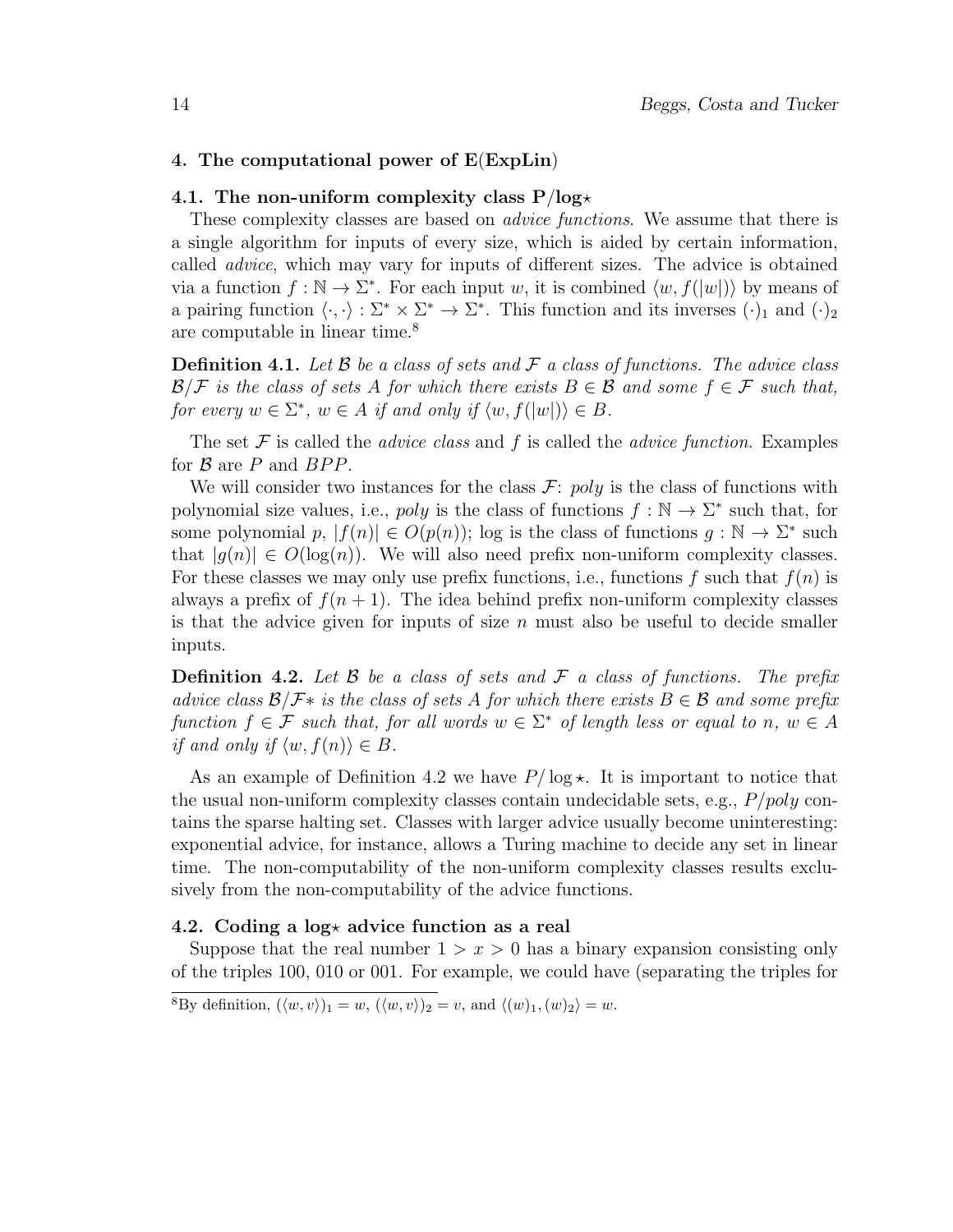clarity)

$$
x = 0.100\ 100\ 010\ 001\ 010\ 100\ \ldots
$$

Such numbers occur in a Cantor subset of  $[0, 1]$ , and have the useful property that for every such  $x$ ,

$$
|x - k/2^n| > 1/2^{n+5} \quad \forall k \in \mathbb{Z}, \quad \forall n \in \mathbb{N} \,.
$$
 (7)

Now we suppose that we are given an advice function  $f : \mathbb{N} \to \Sigma^*$ , where  $\Sigma$  is a finite alphabet. We code every letter in  $\Sigma$  as a binary number (for example, Unicode or ASCII). Then replace every 0 in its binary form by 100 and every 1 by 010. Thus a letter in  $\Sigma$  might have binary representation 00101, and on replacement by triples (separating triples for clarity) we would have

100 100 010 100 010 .

If we perform this binary and then triple replacement letter by letter, we get a function  $c: \Sigma^* \to \{100, 010\}^*$ , where the length of  $c(v)$  is bounded by a linear function of the length of  $v \in \Sigma^*$ .

Now suppose that  $f : \mathbb{N} \to \Sigma^*$  is such that each  $f(n)$  is a prefix of  $f(n+1)$ , i.e.,  $f(n+1) = f(n) s$ , for some  $s \in \Sigma^*$ . We code f as a real number  $x(f)$  in the Cantor set described above. We recursively define  $x(f)$  as the limit of  $x(f)(n)$ , using the coding  $c: \Sigma^* \to \{100, 010\}^*$  by starting with

$$
x(f)(0) = 0 \cdot c(f(0))
$$

and using the following cases, where  $f(n + 1) = f(n)s$ ,

$$
x(f)(n+1) = \begin{cases} x(f)(n) c(s) & \text{if } n+1 \text{ is not a power of 2} \\ x(f)(n) c(s) 001 & \text{if } n+1 \text{ is a power of 2} \end{cases}
$$

The net effect is to add a 001 at the end of the codes for  $n = 1, 2, 4, 8, \ldots$ . We can now prove the following result:

**Proposition 4.3.** Given an advice function f for a decision process in  $P/\log \star$ , there is a real number  $1 > x > 0$  obeying (7) so that, to reconstruct advice sufficient to decide a word w, it is sufficient to read the first logarithmically (in the length of w) many binary digits of x.

**Proof:** Construct the real  $x(f)$  as above, and note that it obeys (7) by construction. Now, for the word w, take  $m \in \mathbb{N}$  with  $2^{m-1} < |w| \leq 2^m$ . We read the binary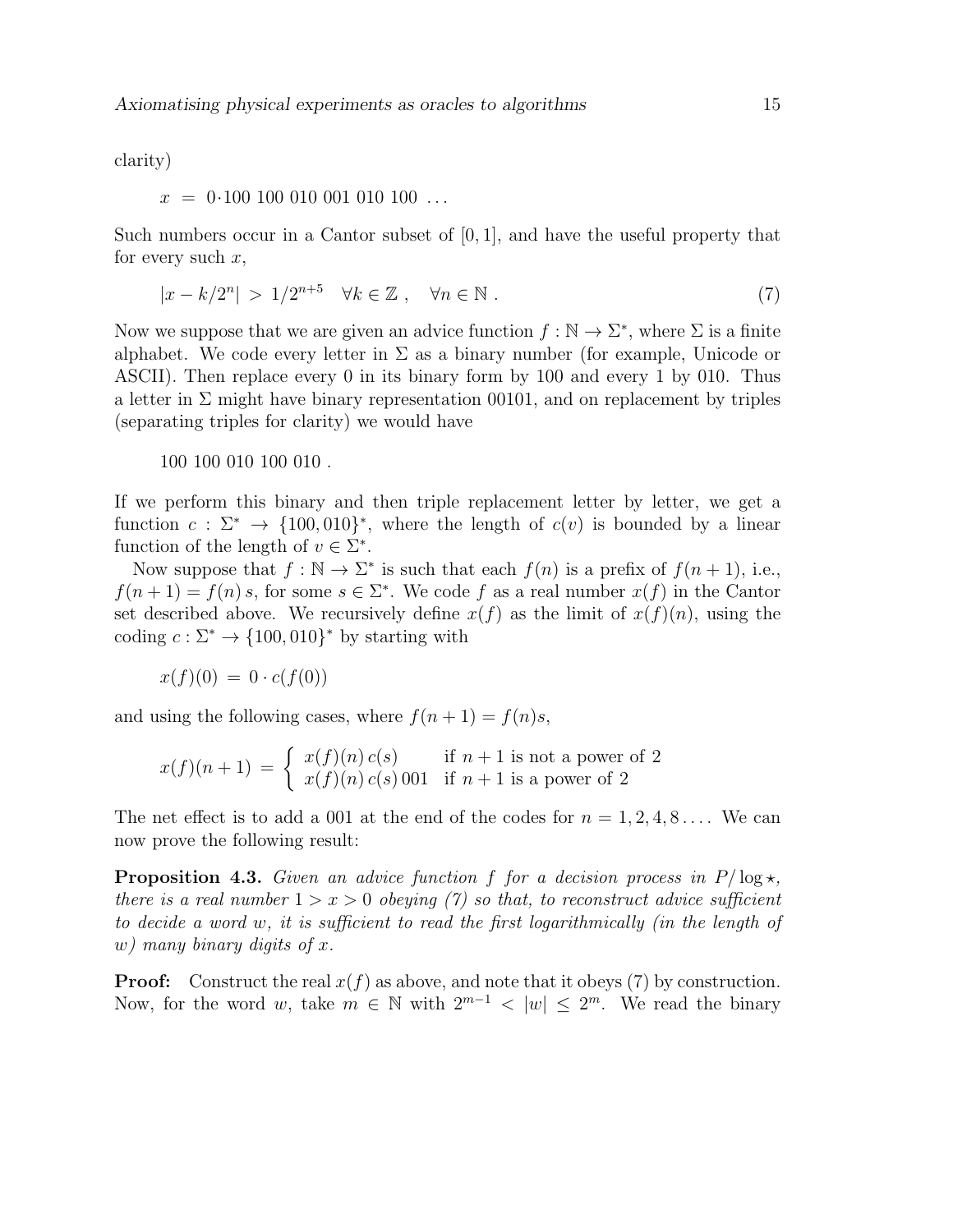expansion until we have counted a total of  $m+1$  001 triples. Now the extra 001s are deleted, and we can reconstruct  $f(2^m)$ , which can be used as advice for w. But how many binary digits from  $x(f)$  must we read? We start with  $|c(f(n))| \leq L \log_2(n) + K$ (for some constants K and L) from the definition of log length. This means that we must read at most  $L m + K + 3 m$  digits when we add in the 001 separators, so the number of digits is logarithmic in  $|w|$ .  $\Box$ 

# 4.3. Implementing binary search using an E(ExpLin) oracle

Suppose that we have a decision problem in  $P/\log \star$ , with advice function f. By Proposition 4.3 there is an  $1 > x > 0$  so that to decide a word w we need to read at most  $m = K + L \log_2(|w|)$  binary places of x. Here  $K, L > 0$  are constants and |w| is the length of w. We are given an oracle O in the class  $E(\text{ExpLin})$  for the real value  $x \in (0,1)$ , using a protocol timer  $q \in \text{ExpLin}$ .

The Turing machine will begin its operation by running a sub-program to find the first  $K + L \log_2(|w|)$  binary places of x by binary search. Then this is used as advice to run the program to decide the input word w, in polynomial time in  $|w|$ . All we have to do is to show that we can find the first  $m = K + L \log_2(|w|)$  binary places of x in polynomial time, using calls of the given oracle  $O$ . We suppose that for  $O$ 's protocol timer g,  $g(n) \leq A 2^{Bn}$ .

The principle of binary search is simple: Begin with  $y_0 = 0$  and  $y_1 = 1$ . Call the oracle O with query  $y = 1/2$  to see if  $x < 1/2$  (in which case take the interval  $[0, 1/2]$  or  $x > 1/2$  (in which case take the interval  $[1/2, 1]$ ). Now continue bisecting the intervals until we find k with  $x \in [k/2^m, (k+1)/2^m]$ . The complications with our oracle  $O$  are that it may report a *time out* result, and that we have to estimate how much time it takes to answer the queries.

In principle, we need O to answer m queries, of potential length 1 to m. For example, suppose at the third stage of the bisection we need to find if  $x > 0.010$  or  $x < 0.010$ . If we ask this directly, we might get a *time out* result. To avoid this, add five zeros, and make the query  $y = 0.01000000$ , i.e.,  $y_1 \ldots y_8 = 01000000$ . This query takes not more than time  $A 2^{8B}$  to answer. By the *sufficiency of the protocol* property, if  $|x-y| > 1/2^8$ , we get the correct answer, either  $x > 0.010$  or  $x < 0.010$ . But (7) states that  $|x - y| > 1/2^8$ , so we do get the correct answer.

To get the required advice by binary search to find the first  $m$  digits, it suffices to have m queries, each taking not more than time  $A 2^{(m+5)B}$ . This proves the following proposition:

**Proposition 4.4 (Lower Bound).** Given a decision problem in  $P/\log \star$ , there is an  $x \in (0,1)$  so that any oracle in class  $E(\text{Explin})$  can be used to solve the problem in polynomial time.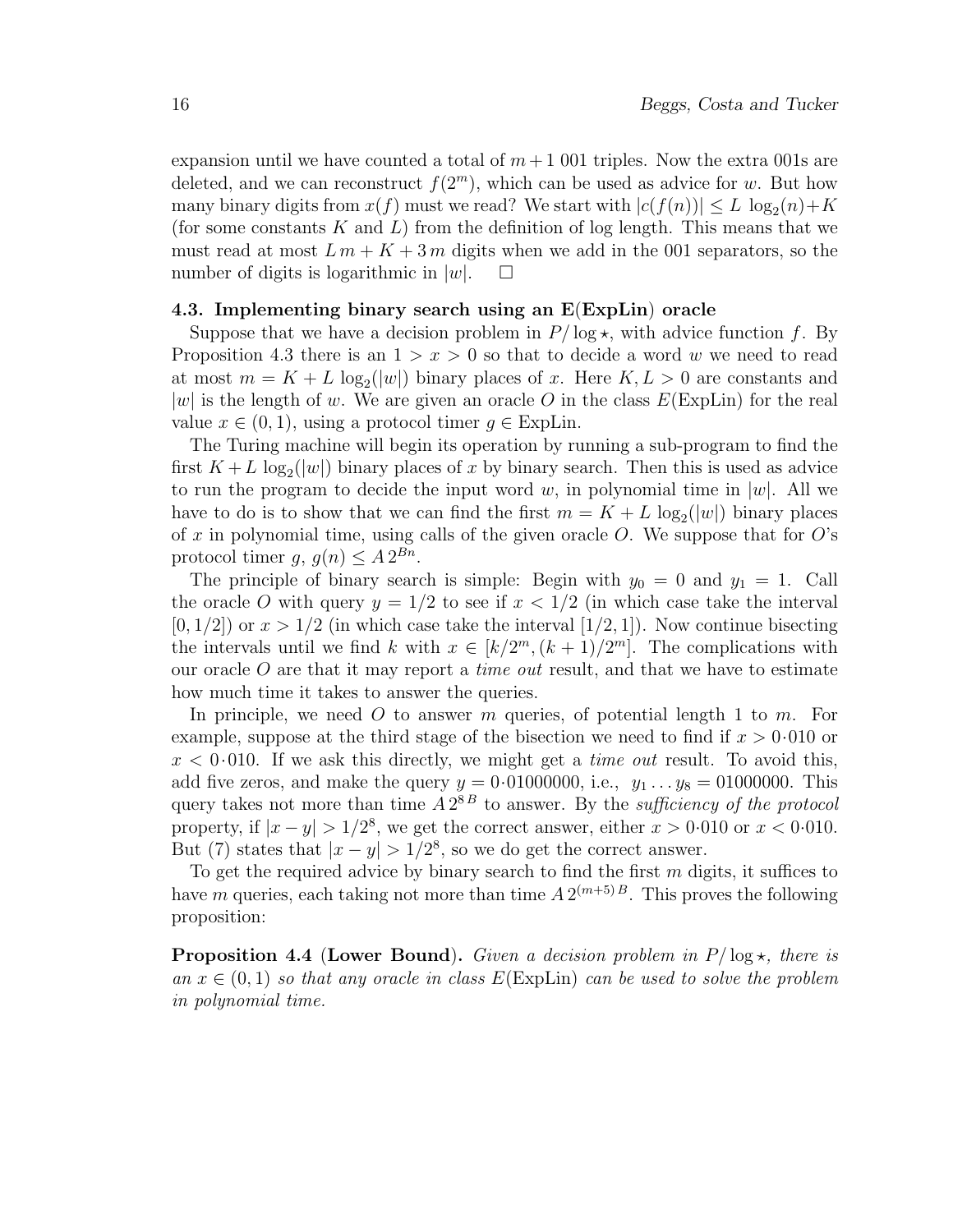### 4.4. An upper bound on the computational power of  $E(\mathrm{ExpLin})$

We have seen that every problem in  $P/\log \star$  can be solved by some oracle in the class  $E(\text{ExpLin})$  in polynomial time. But is every decision problem solved by a Turing machine augmented by an oracle in class  $E(\text{Explin})$  necessarily in  $P/\log \star?$ The answer is no, as is discussed in some detail at the beginning of Section 5, the basic reason being the lack of repeatability, and that this could be used to input more information than expected to the Turing machine. To get round this problem, we consider a second class of oracles:

**Definition 4.5.** The following axioms define the class of physical oracles  $E_{\text{det}}(\mathcal{G})$ .

- 1. Real values. The experiment is designed to find a physical parameter  $x \in (0,1)$ .
- 2. Queries. Each query string is interpreted as a binary string of 0s and 1s,  $y_1y_2 \tldots y_k$ , giving a dyadic rational  $y = 0 \tcdot y_1y_2 \tldots y_k$ .
- 3. Finite output. The result is either  $y < x$ ,  $y > x$  (correctly assigned) or time out.
- 4. Protocol timer. There is a  $q \in \mathcal{G}$  so that the time taken for any query of length k is bounded by  $q(k)$ .
- 5. Sufficiency of the protocol. If  $|x-y| > 2^{-k}$  for the dyadic rational  $y = 0$ .  $y_1y_2 \ldots y_k$ , then the result is not time out.
- 6. Repeatability. If the same query is used on the oracle, the same output will be obtained.

We now have a slightly modified version of Theorem 3.2, to show that some experiments can give rise to oracles of this class. The proof is just adding repeatability to the list of axioms.

**Theorem 4.6 (Interface Verification Test 2).** Suppose we are given an experimental procedure to measure  $x \in (0,1)$  in the following manner. Suppose there are rationals  $A, B, E > 0$  and integers  $n, q, p \geq 1$  so that

(a) Given  $y = 0 \tcdot y_1 y_2 ... y_k$  we can set up the experiment with a test value  $y' \in \mathbb{R}$ with  $|y-y'| < 2^{-s}$  in time  $2^{p \max\{s,k\}} E$ . Further, every run of the experiment for a given y gives an identical  $y' \in \mathbb{R}$ .

(b) We can run the experiment to determine if  $x < y'$  or  $x > y'$  in time

$$
\frac{A}{|x-y'|^q} \leq T_{\text{experiment}}(x,y') \leq \frac{B}{|x-y'|^n}.
$$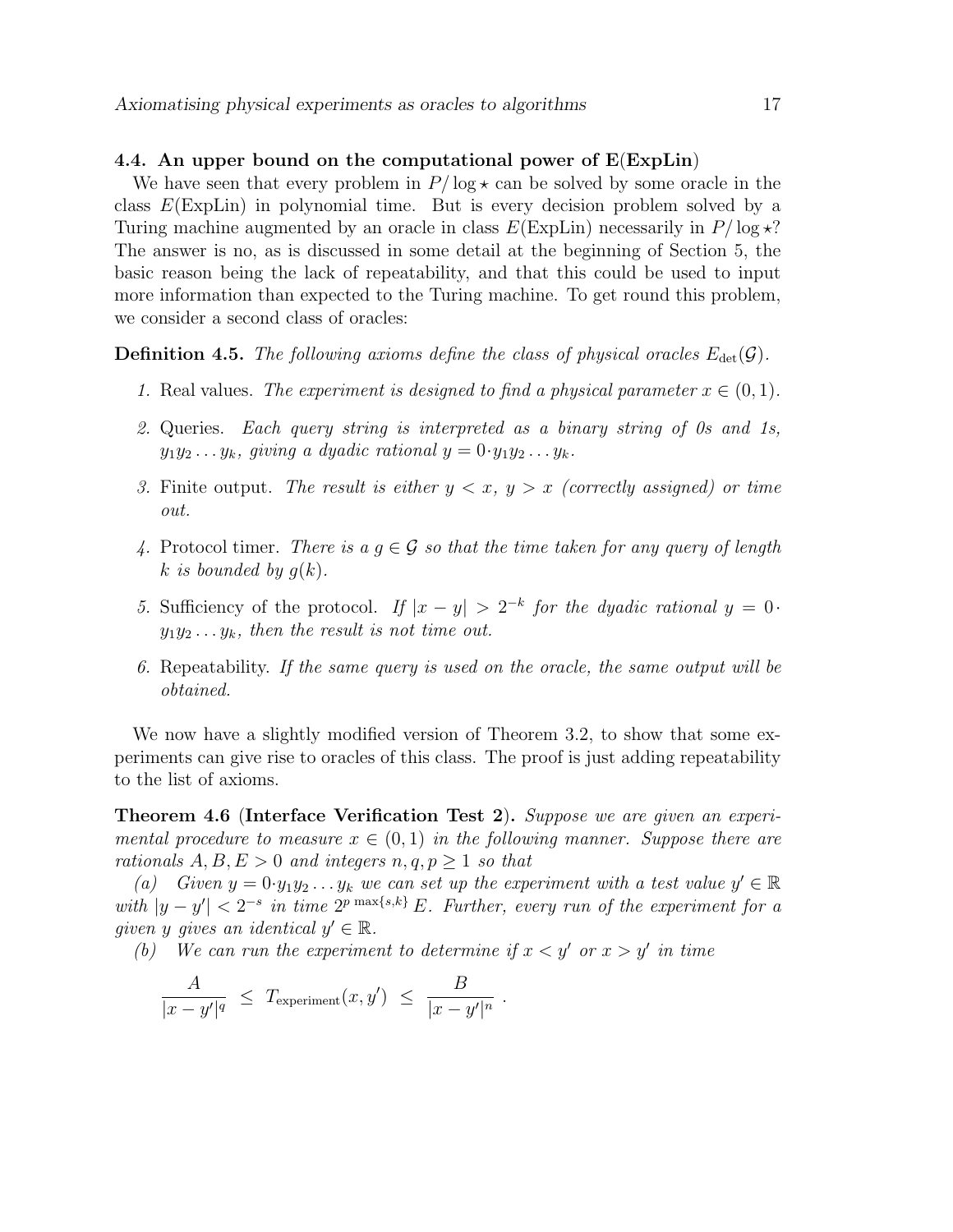Then there is a physical oracle using the experiment which obeys the axioms for  $E(\text{ExpLin}).$ 

We can now find an upper bound to the computational power of a Turing machine with an oracle of class  $E(\text{Explin})$ . As now we know that the result of a given query is always the same, all we have to do is to make an advice function which encodes the results of all possible queries up to a given query length, and check the length of the advice function. This is a consequence of the *sufficiency of the protocol* and the correctness of the answers  $x < y$  and  $x > y$ , which give, for a query of length n,

$$
y > x + 2^{-n} \implies \text{result is } y > x ,
$$
  
\n
$$
y < x - 2^{-n} \implies \text{result is } y < x .
$$
 (8)

The key is in looking at the results on successive  $y = k/2^n$  for integer k and fixed n. For convenience we extend this from  $y \in (0,1)$  to all integer k by filling in the obvious answers. Now we get results  $y < x$ , time out and  $y > x$ , which we shorten to  $\lt$ , 0 and  $>$  respectively. Now for sufficiently small k, by (8), we get the result  $\lt$ , and sufficiently large k, we have  $\geq$ . From (8) the transition zone cannot be longer than three units long, and so can only have a few forms, which we list:

$$
\begin{array}{lcl}\n... < > & \dots \\
... < & 0 > & \dots \\
... < & * & * > & \dots \\
... < & * & * & * & & \dots\n\end{array} \tag{9}
$$

Here the  $*$  represent some choices of the three symbols (with the first not being a  $\lt$ , and the last not being  $a >$ ). To each n we give a finite string (length independent of  $n$ ) to describe which pattern the transition zone has.

Now, for our given  $n$ , we would like to describe where the transition zone starts (say the k giving the  $\lt$  after the dots). By (8) this value of k, which we call  $k_n$ , obeys the inequality

$$
x - \frac{3}{2^n} \le \frac{k_n}{2^n} \le x + \frac{1}{2^n} \,. \tag{10}
$$

The problem is that an absolute description of  $k_n$  cannot be done in a data string which has length independent of n. However from (10) we can deduce that  $2k_n-k_{n+1}$ is an integer between  $-7$  and 5, so we can simply record this number instead of  $k_n$ .

Now, beginning from the  $n = 1$  case, we form a word  $u(n)$  recursively. The word  $u(1)$  describes the results from all queries of length one. Recursively we form  $u(n+1)$ by appending to  $u(n)$  a word describing the form of the transition for  $n+1$  and the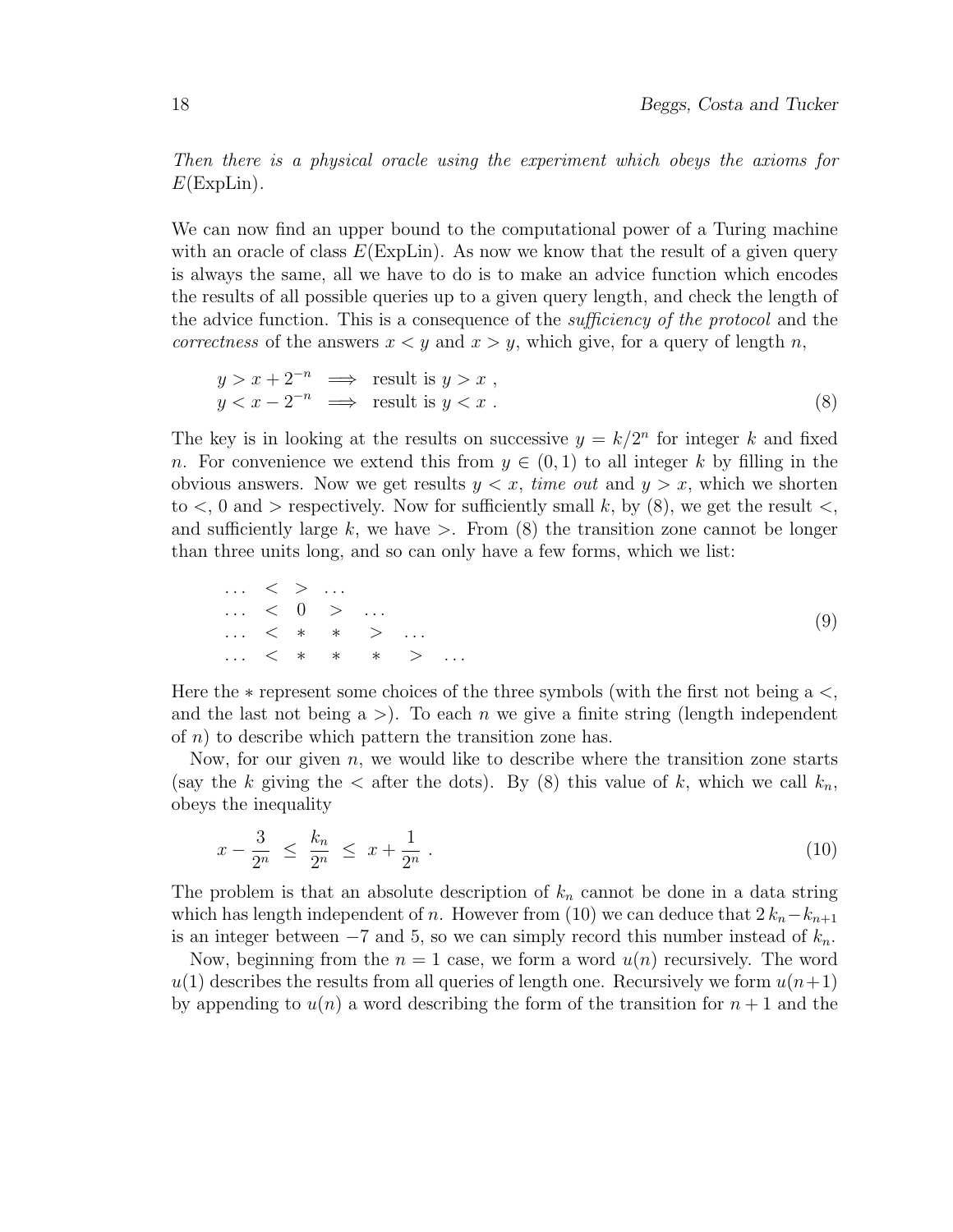integer  $2 k_n - k_{n+1}$ . As this is a bounded amount of data (independently of n), the length of  $u(n)$  is bounded by a constant times n, and it contains enough information to reconstruct the result of any query of length  $\leq n$ .

Now consider a program using an oracle in the class  $E(\text{Explin})$  to solve a decision problem in polynomial time in the length of the input. So for input  $w$ , the time will  $be \leq p(|w|)$ , so we can only perform queries of length bounded by a linear function in  $log_2(|w|)$ . By the previous paragraph we can use  $u(n)$  as an advice function, where *n* is bounded by the linear function in  $log_2(|w|)$ . We have now proved the second half of the following result, the first half being a corollary of Proposition 4.4:

**Theorem 4.7.** Given a word decision problem in  $P/\log \star$ , there is an  $1 > x > 0$ so that any oracle in class  $E(\text{Explin})$  for real value  $x \in (0,1)$  can be used to solve the problem in polynomial time. Conversely, any decision problem that can be solved in polynomial time by a Turing machine with an oracle in class  $E(\text{Explin})$  is in  $P/\log \star$ .

### 5. Removing the repeatability assumption

If we allow the same query to give different results on different occasions, we have to be rather careful about the computational power.

As an extreme case, our innocent looking apparatus might be a radio receiver, tuned to a signal transmitted by little green men from Alpha Centauri. Further, these little green men might have invented a hyper computer, and be transmitting its non-Turing computable output to our low tech receiver at a constant bit rate.

To exclude weird scenarios, and actually get some results, we need some assumptions on the 'non-repeatability' or 'non-determinism' of queries. The easiest assumption is that the non-repeatability is of the form of statistically independent results. That is, if we repeat an identical experiment  $n$  times, the probability of the outcome of the  $n + 1$ -th time is completely independent of the previous n results, or indeed the fact that there were any previous experiments at all. So we could return to the axioms of  $E(G)$  given in Section 3, remove the repeatability assumption, and continue. However, this is too complicated for our purposes and we only need a much simpler set of axioms. If we have to remove repeatability from what would otherwise be an  $E(G)$  oracle then there should be at least one query for which the result is not repeatable, i.e., the same query gives different outputs on two occasions. We will assume that this result is an independent identically distributed random variable. Now, we forget about everything else, and make the definition of the oracle class  $Iid(\delta)$ , the Iid referring to independent identically distributed random variables. Why forget about everything else? The answer, as we shall see in Theorem 5.3, is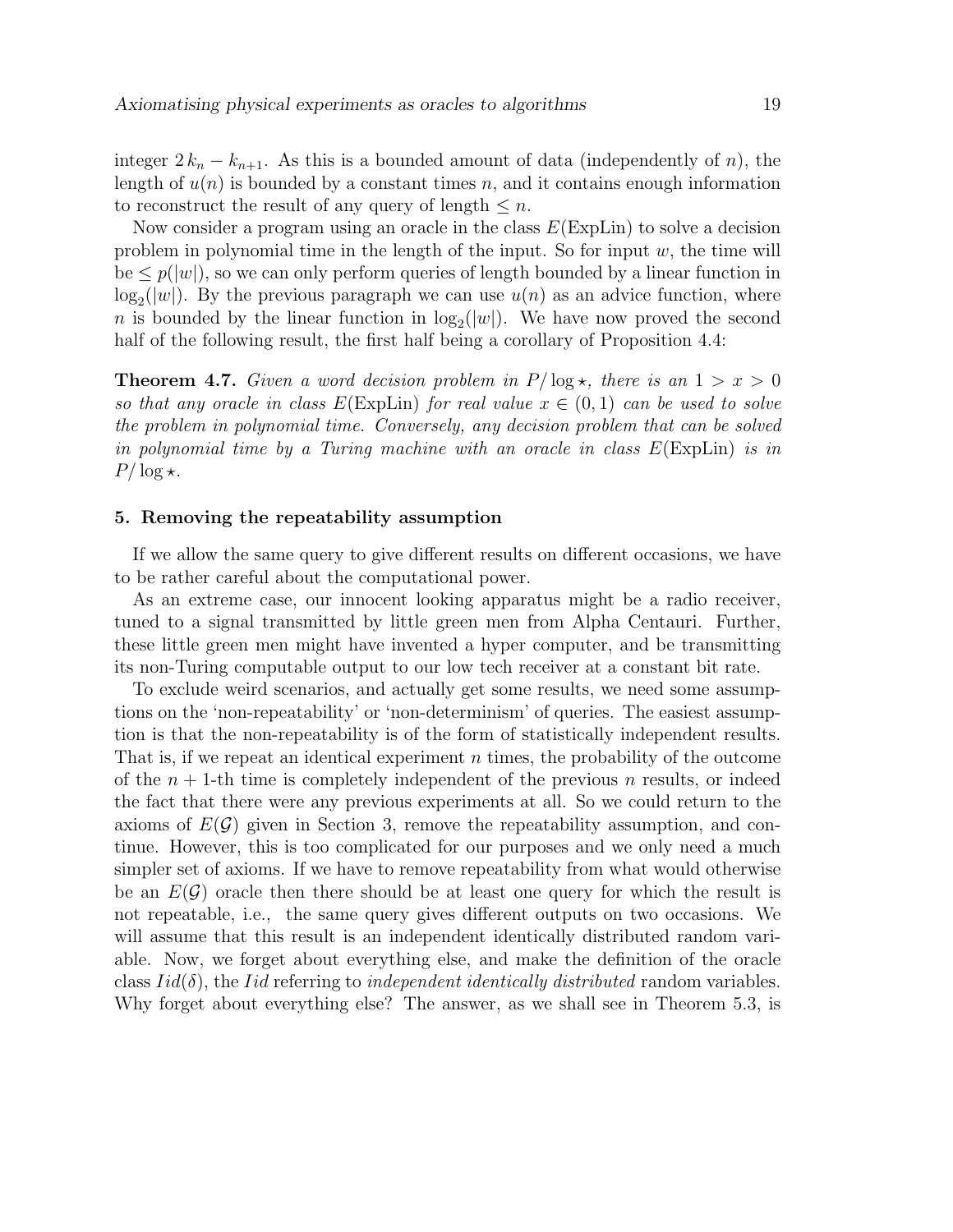that we do not lose any computational power by doing so.

# 5.1. The complexity classes BPP and BPP//log $\star$

We impose the following conditions on a Turing machine: (a) every step of a computation can be made in exactly two possible ways, which are considered different even if there is no difference in the corresponding actions (this distinction corresponds to two different bit guesses); (b) the machine is clocked by some time constructible function and the number of steps in each computation is exactly the number of steps allowed by the clock – if a final state is reached before this number of steps, then the computation is continued, doing nothing up to this number of steps; (c) every computation ends in a final state, which can be either accept or reject.

A set A is decided by a *probabilistic Turing machine*, in constructible time  $t$ , if, whenever  $x \in A$ , at least  $2^{t(|x|)+1}$  computations (of length  $t(|x|)$ ) end in an accepting state, and, whenever  $x \notin A$ , strictly less  $2^{t(|x|)} + 1$  computations end in an rejecting state.<sup>9</sup>

A set A is decided by a bounded probabilistic Turing machine in constructible time t if there exists a dyadic rational  $0 < \varepsilon < \frac{1}{2}$  such that, whenever  $x \in A$ , the number of computations (of length  $t(|x|)$ ) ending in an accepting state is greater or equal to  $(\frac{1}{2} + \varepsilon)2^{t(|x|)},$  and, whenever  $x \notin A$ , the number of computations (of length  $t(|x|)$  ending in an rejecting state is greater or equal to  $(\frac{1}{2} + \varepsilon)2^{t(|x|, 10}$  BPP is the class of such sets, decided by bounded probabilistic Turing machines in polynomial time.

For the probabilistic complexity classes it is a matter of some controversy whether Definition 4.1 is the appropriate definition of a non-uniform probabilistic class (e.g., of  $BPP/\mathcal{F}$ ). Notice that by demanding that there is a set  $B \in BPP$  and a function  $f \in \mathcal{F}$  (in this order) such that  $w \in A$  if, and only if,  $\langle w, f(|w|) \rangle \in B$ , we are demanding a fixed probability  $\frac{1}{2} + \varepsilon$ ,  $\varepsilon > 0$  (fixed by the Turing machine chosen to witness that  $B \in BPP$ ) for any possible correct advice, instead of the more intuitive idea that the error  $\gamma = \frac{1}{2} - \varepsilon$  only has to be bounded after choosing the correct advice. This leads to the following definition for the specific complexity class  $BPP$ that we will be using in what follows:

**Definition 5.1.** BPP// $\log \star$  is the class of sets A for which a probabilistic Turing machine TM, a prefix function  $f \in \log \star$ , and a constant  $\gamma < \frac{1}{2}$  exist such that, for every length n and input w with  $|w| \leq n$ , TM rejects  $\langle w, f(n) \rangle$  with probability at most  $\gamma$  if  $w \in A$  and accepts  $\langle w, f(n) \rangle$  with probability at most  $\gamma$  if  $w \notin A$ .

It is unknown whether  $BPP// \log x \subseteq BPP/\log x$ .

<sup>&</sup>lt;sup>9</sup>The number of computations is the same, i.e.,  $2^{t(|x|)}$ .  $10$ Ibidem.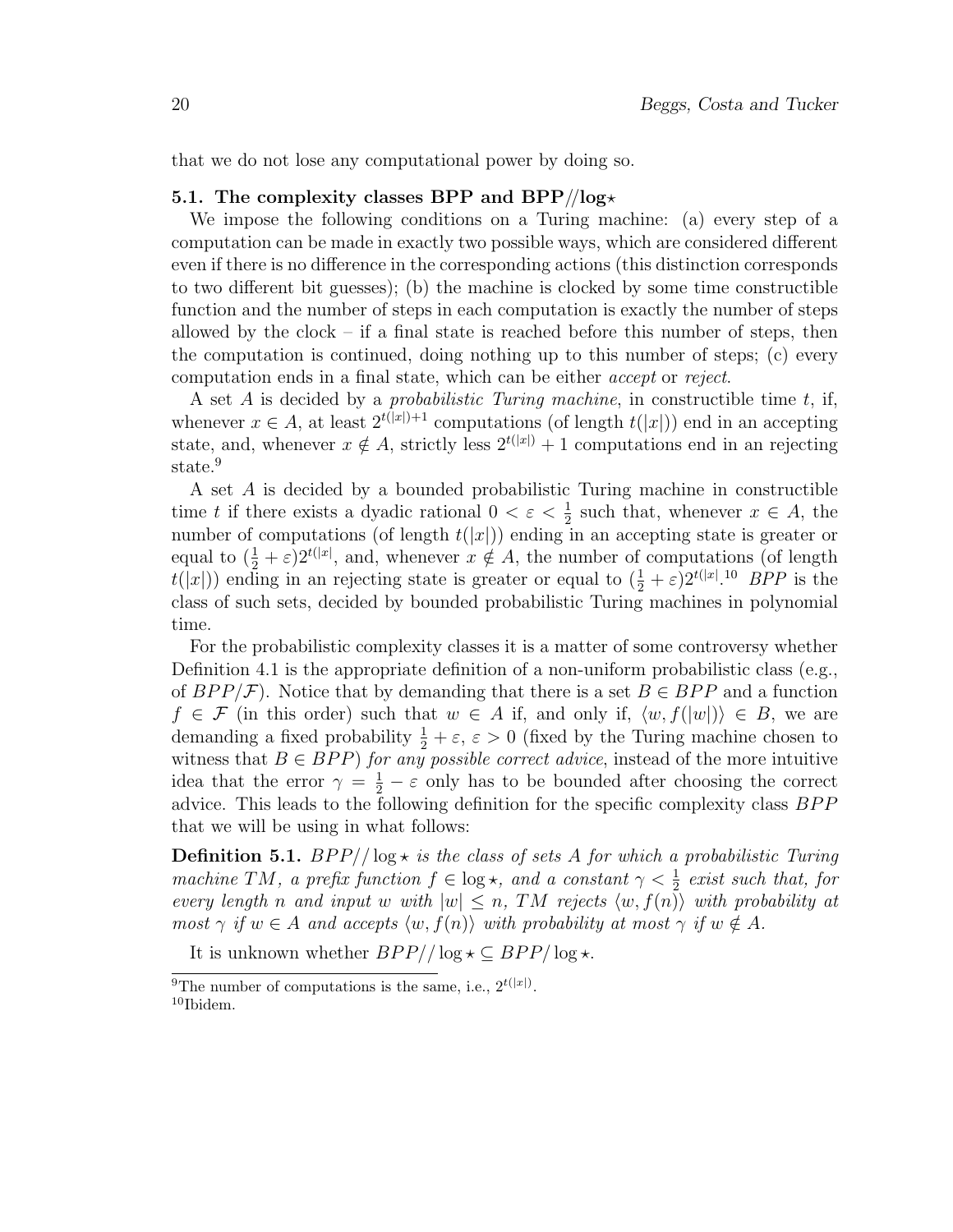### 5.2. Implementing the axioms for  $\text{Id}(\delta)$ .

Here we take the description in Section 2.2, and interpret it in detail for a particular case, called  $Iid(\delta)$ . Here  $\delta \in (0, \frac{1}{2})$  $(\frac{1}{2})$  is a given rational number.

**Definition 5.2.** The following the axioms define the class of physical oracles  $Id(\delta)$ .

- 1. Real values. The experiment is designed to find a physical parameter  $x \in (0,1)$ .
- 2. Queries. The query string is a constant.
- 3. Finite output. The result, which we label  $X$ , is either 0 or 1.
- 4. Protocol timer. Each experiment takes place in a fixed time.
- 5. Sufficiency of the protocol. The value of x is known to be in  $(\delta, 1-\delta)$ .
- 6. Repeatability. The result  $X$  is an independent identically distributed random variable with probability that  $X = 1$  being x.

The first comment is that, to the best of our current physical knowledge, radioactive decay does permit the construction of such an oracle in principle. We could take an atom of a radioactive isotope, for example uranium  $^{238}U$ , place it in a box for a year, and see if it had decayed during that time, the result  $X = 1$  being that it had decayed. The physical parameter  $x \in (0,1)$  would be the probability that the atom would decay in one year, which can be calculated from half life of  $^{238}U$ . A parameter  $\delta \in (0, \frac{1}{2})$  $\frac{1}{2}$ ) could be found from a text book value of the half life, about 4.46 billion years, which would come with associated errors, but we could find a value of  $\delta$  which would be good enough for the experiment. No query is needed, as every experiment would be identical. (It is not difficult to see how to improve on this experiment, but we only want an example!)

The second comment is that we have the following statement of the computational power of this class of oracles, corresponding to Theorem 4.7 for the class  $E(\mathrm{ExpLin})$ .

**Theorem 5.3.** Given a word decision problem in  $BPP/|\log \star$ , there is an  $1 > x > 0$ so that any oracle in class Iid(δ) for real value  $x \in (\delta, 1-\delta)$  can be used by a Turing machine to solve the problem in polynomial time. Conversely, any decision problem that can be solved in polynomial time by a Turing machine with an oracle in class  $Iid(\delta)$  is in  $BPP/\!/\log\star$ .

We must explain what this class  $BPP/\prime$  log  $\star$  is. First, a probabilistic Turing machine is essentially a Turing machine equipped with an oracle which might be called an ideal fair coin toss. Each query leads to the tossing of a fair coin for which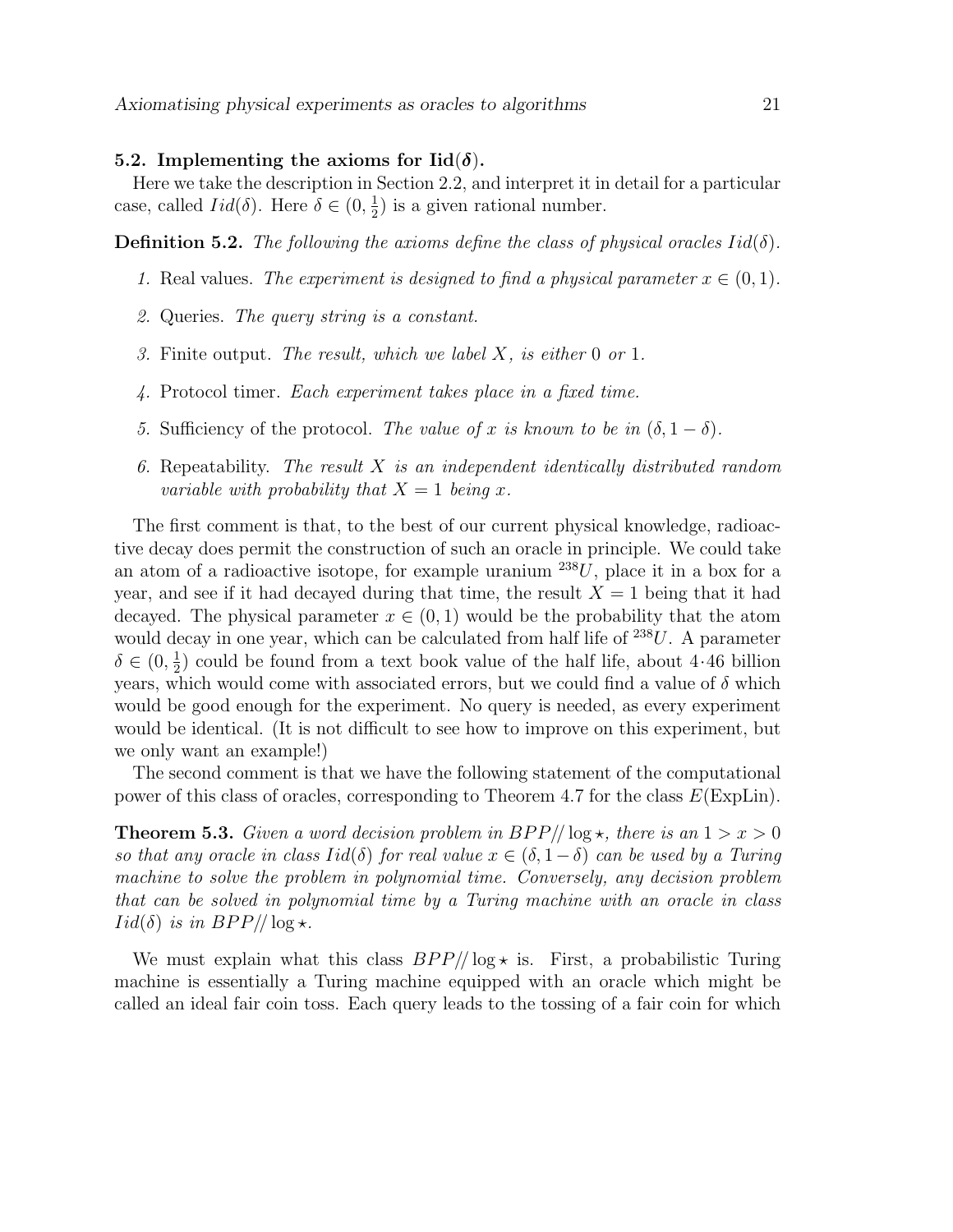heads and tails are returned with equal probability  $\frac{1}{2}$ . Each query is probabilistically independent from the other queries. The class  $BPP/\sqrt{\log \star}$  can be obtained by adding certain advice functions to a probabilistic Turing machine.

**Definition 5.4.** BPP/ $\log \star$  is the class of sets A for which a probabilistic Turing machine M, a prefix function  $f \in \log \star$ , and  $\gamma < \frac{1}{2}$  exist such that, for every length n and input w with  $|w| \leq n$ , M rejects  $\langle w, f(n) \rangle$  with probability at most  $\gamma$  if  $w \in A$ and accepts  $\langle w, f(n) \rangle$  with probability at most  $\gamma$  if  $w \notin A$ .

The next two subsections will be devoted to proving Theorem 5.3, but the reader should note that the proofs are adapted from [5] for the lower bound on computational power, and [7] for the upper bound. In particular, we shall need the following result from [5] to show that  $Iid(\delta)$  can simulate the independent coin tosses with probability of heads  $\frac{1}{2}$  required in the definition of  $BPP$ .

**Lemma 5.5.** Take a biased coin (probability of heads  $q \in (\delta, 1-\delta)$  for some  $\frac{1}{2} > \delta >$ 0), and  $\gamma \in (0,1)$ . Then, up to probability  $\geq \gamma$ , there is a sequence of independent biased coin tosses of length

$$
\frac{n}{\delta(1-\delta)}\Big(1+\frac{1}{\sqrt{1-\gamma}}\Big)
$$

which gives a sequence of independent fair coin tosses of length n.

After the work of [4], we can safely assume without loss of generality that, for  $P/\log \star$  and  $BPP/\log \star$ , the length of any advice  $f(n)$  is exactly  $|a \log_2 n + b|$ , for some  $a, b \in \mathbb{N}$  depending on f. The remark above on not losing any computational power by focusing on one experiment with an uncertain result is based on the fact that  $P/\log \star \subseteq BPP/\log \star$ . This inclusion  $P/\log \star \subseteq BPP/\log \star$ , is not known to be strict (it is an open question to know whether  $P = BPP$ ). However, it is known that  $P \subseteq BPP$  ([2]). It follows, by monotonicity, that  $P/\log \star \subseteq BPP//\log \star \subseteq$  $BPP/\log \star$ . Notice that,  $P/\log \neq P/\log \star$  ([4]).

# 5.3. Proof of a lower bound for the computational power of  $\text{lid}(\delta)$ .

Take a word decision problem in  $BPP/\prime$  log  $\star$ . From Definition 5.4, for this particular problem there is an advice function  $f(n)$  consisting of taking the first  $a \log_2 n+b$ (round down) digits of a particular string y, and a fixed  $\gamma < \frac{1}{2}$ . Take a rational  $\gamma' > 0$ so that  $\gamma + 2\gamma' < \frac{1}{2}$  $\frac{1}{2}$ . Employ the coding of 4.2 for y, and call the resulting number  $x \in (0,1)$  and consider an  $Iid(\delta)$  oracle with value  $x \in (\delta,1-\delta)$  for some rational  $\delta > 0$ . We show that a Turing machine using this oracle of type  $Iid(\delta)$  can solve the given word decision problem in polynomial time, with probability of error  $\leq \gamma + 2\gamma'$ .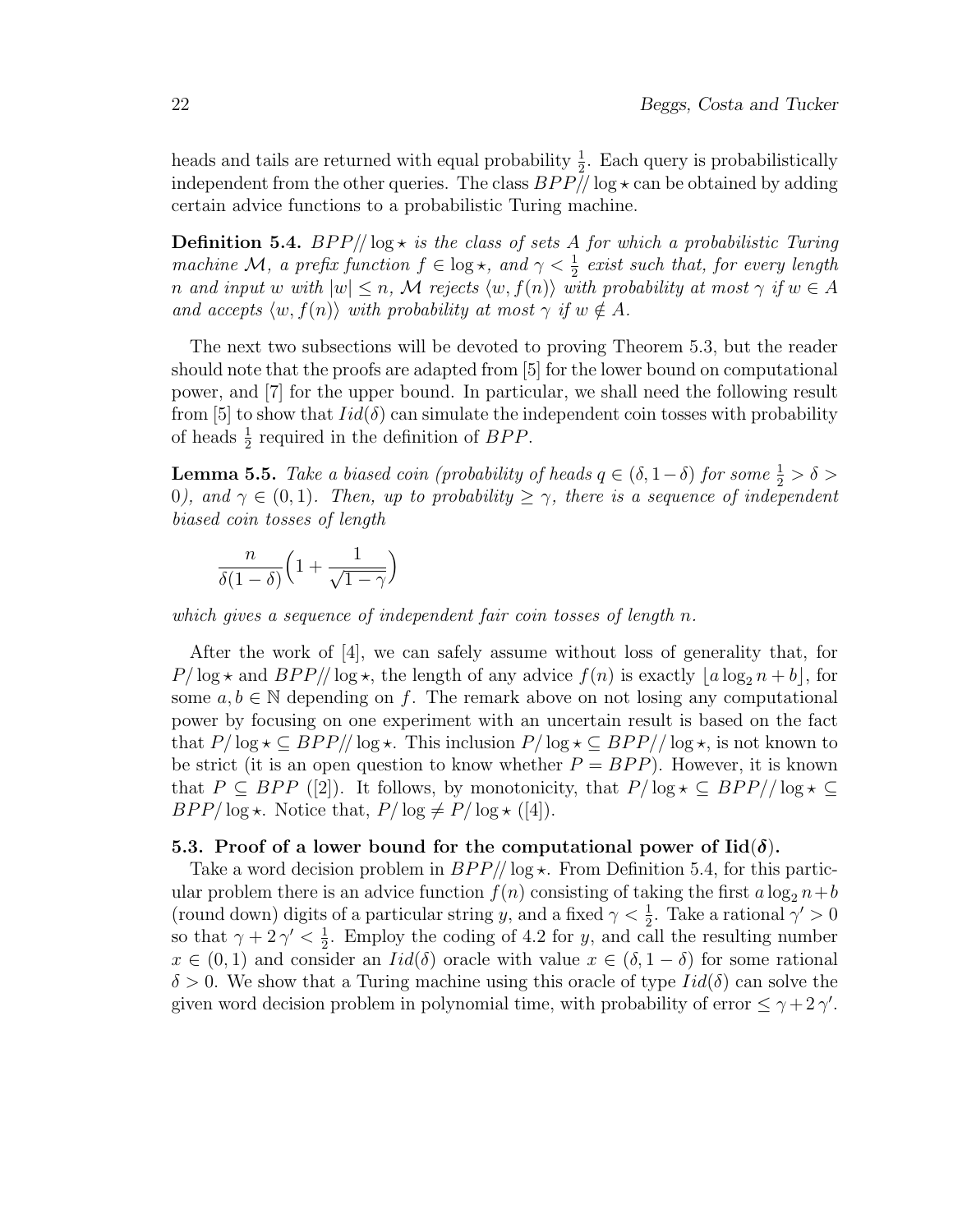There are three processes to consider, firstly determining the required advice, secondly simulating the fair coin toss oracle, and finally running the original program on the Turing machine. Each of these processes has its probability of error, and we shall make these  $\gamma'$ ,  $\gamma'$  and  $\gamma$  respectively, giving a total probability of error of  $\leq \gamma + 2 \gamma'$ .

(1) Determining the required advice: To determine the first  $k$  places of  $x$ , we need to determine the value of x to within  $2^{-k-5}$ . This is because the distance between x and any dyadic rational with denominator  $2^k$  is at least  $2^{-k-5}$ .

Suppose that the Turing machine queries the  $Iid(\delta)$  oracle z times, and keeps count of how many times the result  $X = 1$  is obtained (denote this count by L). The value  $\tilde{x} = \frac{L}{z}$  will be our estimation of x. As L is a random variable with expected value  $\mu = \tilde{z} x$  and variance  $\nu = z x (1 - x)$ , by Chebyshev's inequality we conclude that, for every  $\Delta > 0$ ,

$$
\mathbb{P}(|L - \mu| > \Delta) = \mathbb{P}(|z\tilde{x} - zx| > \Delta) = \mathbb{P}\left(|\tilde{x} - x| > \frac{\Delta}{z}\right) \le \frac{\nu}{\Delta^2}.
$$

To determine the first k digits of x, we need  $|x-\tilde{x}| \leq 2^{-k-5}$ , so choosing  $\Delta = z 2^{-k-5}$ , we get

$$
\mathbb{P}(|\tilde{x} - x| > 2^{-k-5}) \le \frac{x(1-x)2^{2k+10}}{z} \le \frac{2^{2k+10}}{z}.
$$

Thus if we allow a probability  $\leq \gamma'$  of making an error in determining the first k digits of x, we need a number  $z_k$  of oracle calls given by (up to rounding)

$$
z_k = \frac{2^{2k+10}}{\gamma'}.
$$

Our problem is now simple – how big does k have to be for an input word of size n? For our problem in  $BPP/\sqrt{\log x}$  we require advice of length  $a \log_2 n + b$  (round down). Since the coding substitutes three digits for every original digit, we need to read  $k = 3 a \log_2 n + 3 b$  digits of x. To do this we need z oracle calls, given by (11),

$$
z = \frac{n^{6a} 2^{6b+10}}{\gamma'}
$$
\n
$$
(11)
$$

(2) Simulating the fair coin toss oracle: For an input of size  $m$ , the original program on the Turing machine has polynomial runtime  $p(m)$ . In particular it can have called the fair coin toss oracle only  $p(m)$  times. To simulate this, we construct a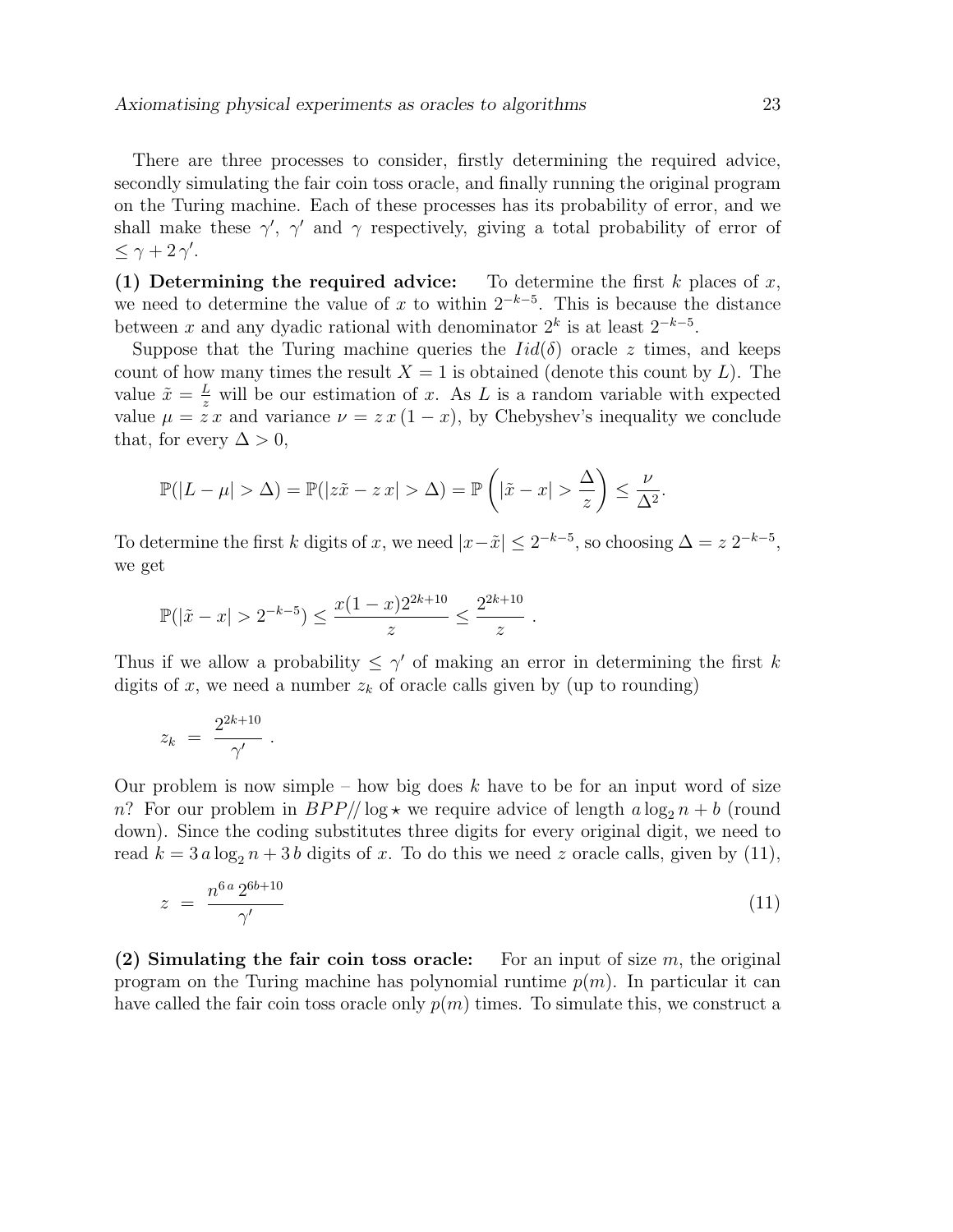list of  $p(m)$  independent fair coin tosses. From Lemma 5.5 we can do this by calling the  $Iid(\delta)$  oracle a total of

$$
\frac{p(m)}{\delta(1-\delta)}\left(1+\frac{1}{\sqrt{1-\gamma'}}\right) \tag{12}
$$

times, with probability of error  $\leq \gamma'$ . One point to remember is that, by Definition 5.4, m is the length of the concatenation encoding  $\langle w, f(|w|) \rangle$ , where  $|w|$  is the length of the input word w, but as m has a linear bound in  $|w|$ , we still have  $p(m)$ having an upper bound that is a polynomial in  $|w|$ .

(3) Running the original program on the Turing machine: Now we concatenate input word of length n with the advice obtained in stage  $(1)$  of length  $a \log_2 n+b$ , and run the original program. Every time a call of the fair coin toss oracle would be demanded by the original program, we look up the list of pre-prepared simulated fair coin tosses made in (2). This procedure has probability of error  $\leq \gamma$ , assuming that (1) and (2) were successful.

**Summary:** An upper bound on the error of the whole procedure can be given by just summing the errors of the constituent parts, i.e.  $\gamma + 2\gamma'$ . Determining the times is a little more complicated. Part (1) requires a number of calls of the  $Iid(\delta)$  oracle given by  $(11)$ , and recording the result. This can be done in time polynomial on n. Part (2) requires a number of calls of the  $Iid(\delta)$  oracle given by (12), and running a small program to turn them into fair coin tosses, and recording the result. Part (3) requires a concatenation of the original input word with the advice found in part (1), and then running the original  $BPP//\log \star$  program, again in polynomial time given by (12), except for one point. That point is that we have to look up the pre-prepared table of simulated coin tosses instead of just calling a fair coin toss oracle, and this takes a longer time. However consulting this polynomially long list polynomially many times still takes polynomial time. We conclude that the Turing machine with the given  $Iid(\delta)$  oracle can solve our  $BPP/\log \star$  problem in polynomial time.

# 5.4. Proof of an upper bound for the computational power of  $\text{Id}(\delta)$ .

We shall follow [7] quite closely. Given a probabilistic oracle which gives two answers (say  $X = 1$  and  $X = 0$ ), we can represent the answers to the queries as a binary tree (called a probabilistic tree), where we label each path with its probability. After a certain number of queries, we have accept 'A' or reject 'R' output. An example of this is given in Fig. 2.

To get the probability of acceptance in Fig. 2, we take each descending path from the initial vertex, multiply the probabilities along its edges, and add the results for each path ending in acceptance. Thus the probability of acceptance in Fig. 2 is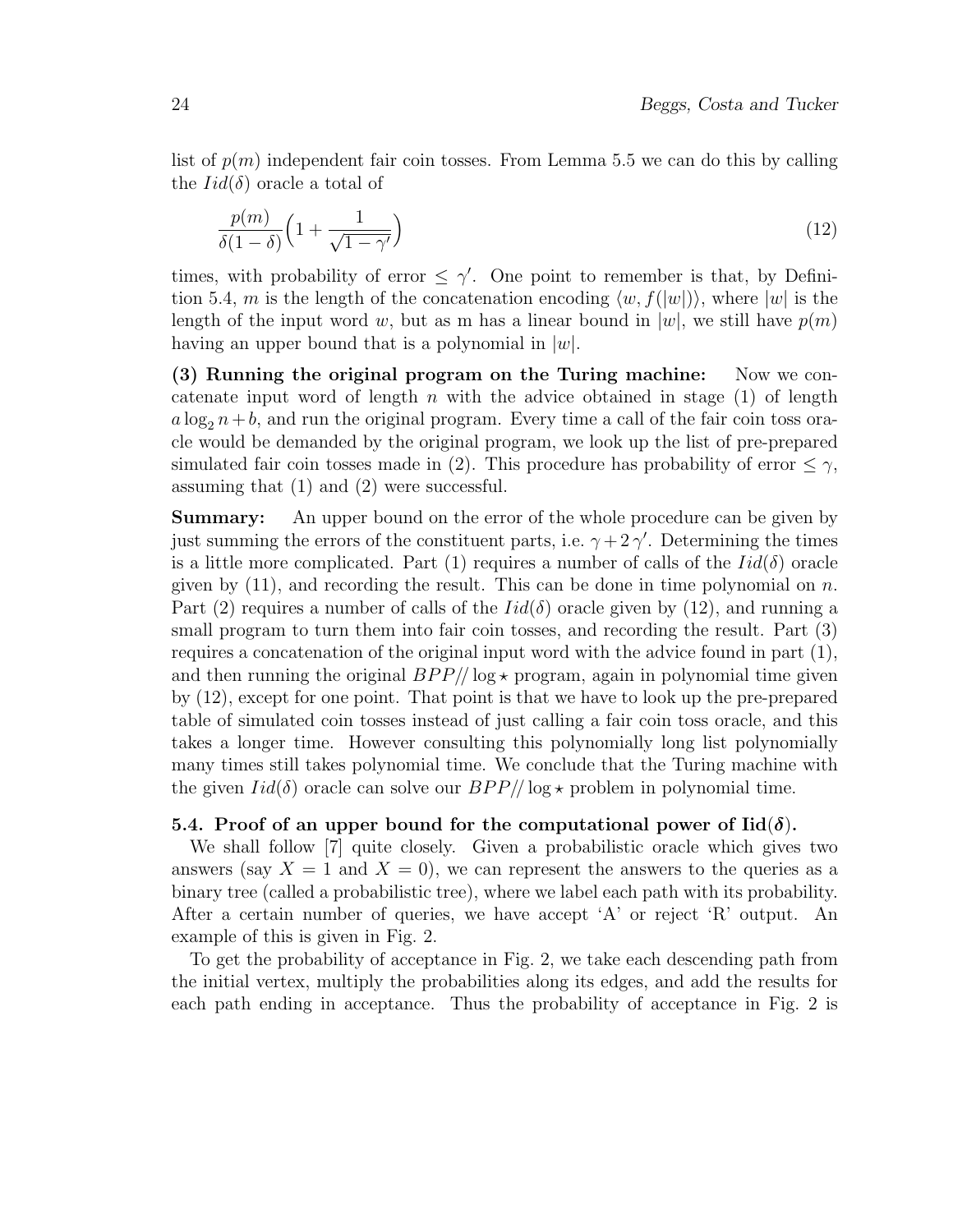Axiomatising physical experiments as oracles to algorithms 25



Figure 2. A binary probabilistic tree of height 3, corresponding to 3 queries of a probabilistic oracle

(going through the accepting paths from left to right)

1 3  $\times \frac{1}{2}$ 3  $\times \frac{1}{2}$ 3  $+$ 1 3  $\times \frac{1}{2}$ 3  $\times \frac{2}{2}$ 3  $+$ 1 3  $\times \frac{2}{5}$ 3  $\times \frac{2}{5}$ 3  $+$ 2 3  $\times \frac{1}{2}$ 3  $\times \frac{1}{2}$ 3 .

We can ask what would happen if we change the probabilities in the tree, keeping the original Turing machine and tapes. Here it is important to realise that the Turing machine has no knowledge of the probabilities in the tree, it only knows the outcomes. Suppose that we have two probabilistic trees, identical except for the probabilities labelling the edges. The depth of the trees (i.e. the maximum length of a branch descending from the initial vertex) will be m. There is a number  $k$  so that for any given edge, the difference in the probabilities for that edge between the two trees is  $\leq k$ . Then in [7] it is shown that the difference in probability of acceptance for the two trees differs by at most  $2mk$ . Using this, we can adapt the following Lemma 5.6 from [7]:

**Lemma 5.6.** Let M be a Turing machine with  $\text{Id}(\delta)$  oracle for value  $x \in (\delta, 1-\delta)$ . Suppose that M decides some set A in time  $t(n)$  with error probability bounded by  $\gamma < \frac{1}{2}$ . Take a rational  $\gamma' > 0$  so that  $\gamma + \gamma' < \frac{1}{2}$  $\frac{1}{2}$ . Let M' be an identical Turing machine with  $Id(\delta')$  oracle, differing only in its value  $x' \in (\delta', 1 - \delta')$ . If

$$
|x-x'|<\frac{\gamma'}{2\,t(n)}\ ,
$$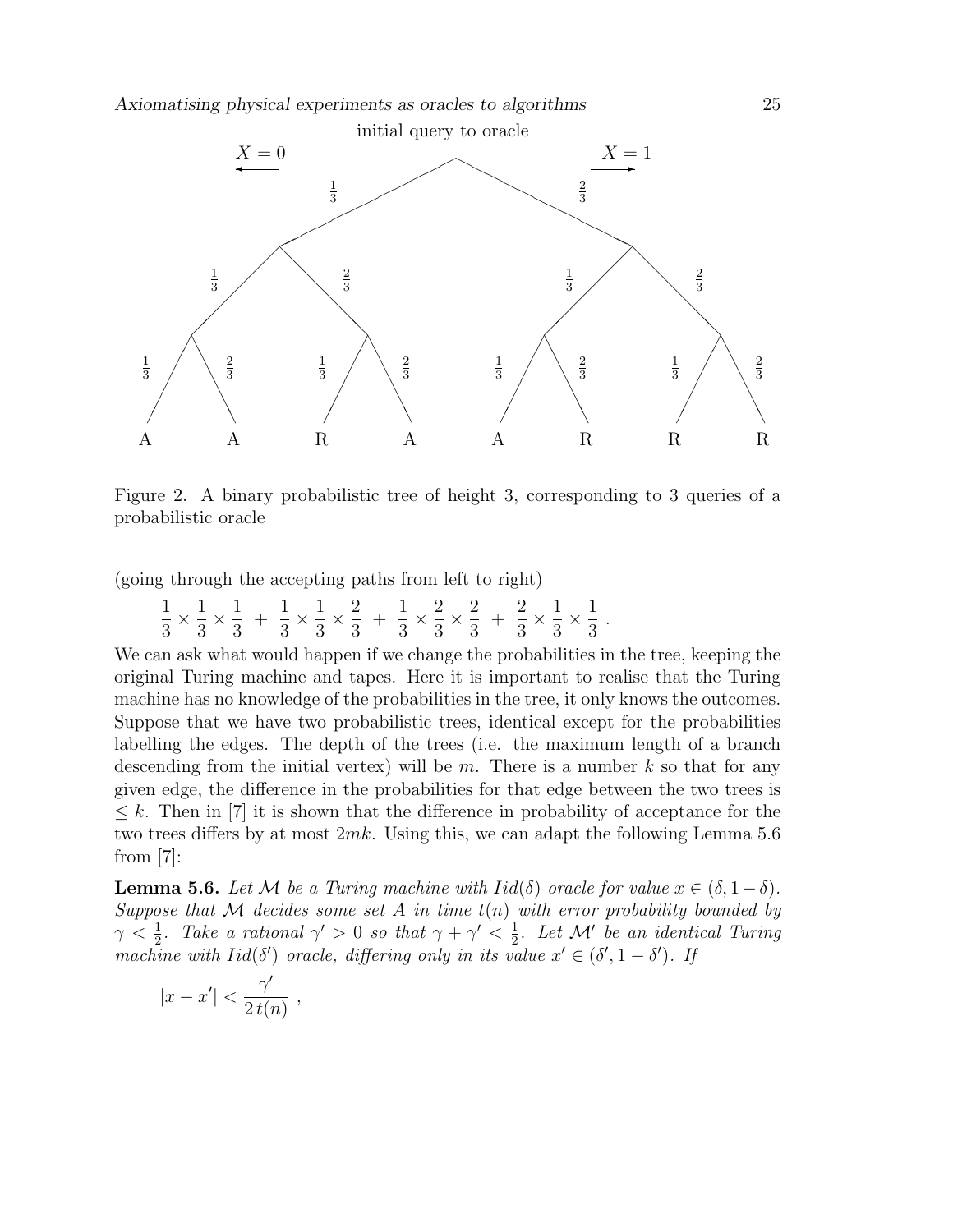then for any word of size  $\leq n$ , the probability of M' making an error when deciding A is  $\leq \gamma + \gamma'$ .

**Proof:** We set the depth of the tree to  $t(n)$ , as there may be at most  $t(n)$  oracle calls carried out in time  $t(n)$ . An upper bound to k (the maximum difference in probability labels on the respective edges) is given by the fraction in the statement, so the difference in the probability of acceptance (or similarly rejection) is at most  $2 t(n) k \text{ or } \gamma'$  $\Box$ 

Now we can carry out the reverse of Subsection 5.3. There we simulated an advice function by  $Iid(\delta)$  oracle calls. Now we simulate  $Iid(\delta)$  oracle calls by an advice function and a fair coin toss oracle. This advice will be initial parts of the binary expansion of  $x \in (0,1)$ . A sufficient length for the advice can be deduced from Lemma 5.6, and we continue with the notation of that Lemma. Suppose that  $t(n)$ is a polynomial function of n. Now define  $x \upharpoonright m$  to be x rounded down to m binary places  $x$ , so for example

 $0.101110$  | 3 =  $0.101$ .

The distance between x and  $x \restriction m$  is at most  $2^{-m}$ , so if we set  $m_n = \log_2(2 t(n)/\gamma')$ (round up to integer) and  $x' = x \restriction m_n$ , then the conditions of Lemma 5.6 are satisfied.

If  $t(n)$  is polynomial in n, then  $m_n$  is bounded by  $a \log_2 n + b$  for some  $a, b$ . This means that we can use the first logarithmically long segment of x as advice to construct  $x'$ , and then, if we have an independent biased coin toss oracle with probability x', we are done. However, we only have a fair (probability  $\frac{1}{2}$ ) coin toss oracle in the definition of  $BPP/\prime$  log  $\star$ . However we can simulate a biased coin toss oracle with probability  $x'$  using a fair coin toss oracle. As  $x'$  is a rational with denominator  $2^m$ , we can generate a random number using m fair coin tosses. Each toss gives a zero or one in an integer. Then compare this to the fraction  $x'$  to determine whether the biased coin toss should be a head. For example, suppose that  $x' = 11$  (the rational  $\frac{3}{4}$ ), so  $m = 2$ . The integers of length 2 from the fair coin toss oracle are (with equal probability) 00, 01, 10 and 11. Taking the expansion of  $x'$ , we have a head if the integer is  $< 11$ , so we have a  $\frac{3}{4}$  chance of a head. This completes the proof.

### 6. Conclusion

Our axioms for interfacing physical systems and algorithms are quite abstract. There are many experiments that satisfy the axioms and, as our earlier detailed analysis of particular physical experiments have established [5, 7, 9, 10, 12, 8], these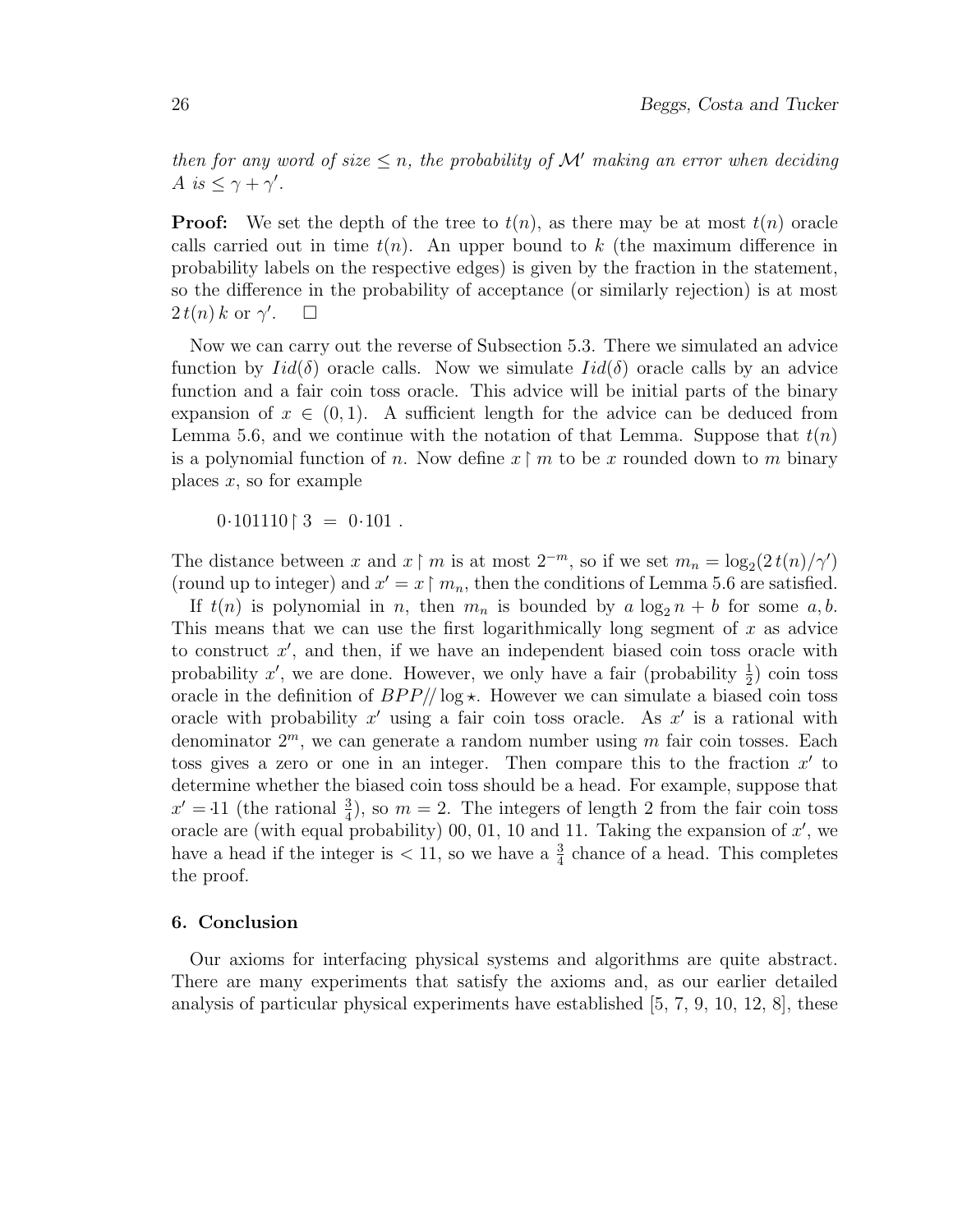axioms are close to our theoretical understanding of reality. To reflect on their physical interpretation, consider the question:

What does the computational power of algorithms boosted by oracles that are physical systems tell us about the physical systems?

The computational power of a Turing machine augmented by an oracle benchmarks how useful the oracle's information can be in boosting a computation; hopefully, it provides some precise method of quantifying the information provided by the physical experiment. Given our axiomatic characterisations, and the fact that their computational power transcends the Turing barrier, we consider the questions:

How much information can be extracted from a physical process? How quickly can it be obtained?

#### 6.1. Physical interpretations of observing experiments

Consider the time bounds we discovered in particular experiments.

Deterministic systems. A time bound, such as the following inequality,

$$
\frac{A}{|x-y|^q} \le T_{\text{experiment}}(x, y) \le \frac{B}{|x-y|^n},\tag{13}
$$

where  $n, q \geq 1$  and  $A, B > 0$  are constants determined by the experiment, has an implication for the time taken to extract information from the 'universe'. But the principle is simple – if we consider the binary expansion of the real world value  $x = 0 \tcdot x_1 x_2 x_3 \ldots$  (for example), determining the binary digit  $x_n$  takes an amount of time at least exponential in  $n$ . In a certain sense, the more information we have, the more difficult it is to extract new information.

How relevant are exponential runtimes (13) to the work of an observer? The first point is that measuring finitely many quantities does not really alter (13). If the experimenter measures 15 quantities, and each obeys a version of (13), then we can plot the results on  $\mathbb{R}^{15}$  by treating each point as a coordinate. Then we can take x and y as points of  $\mathbb{R}^{15}$ , and use the standard distance on  $\mathbb{R}^{15}$ , and get the same form for the time taken.

Where we might see a difference is where the observer can measure a potentially infinite number of quantities. Consider, for example, an astronomer who measures the brightness (absolute luminosity) of one star very accurately, it might be reasonable to expect (13) to apply. By the previous paragraph, if an astronomer measures the brightness of 24,789 stars very accurately, it might be reasonable to expect (13) to apply. However the astronomer might measure the brightness of a different star every day, but to a certain fixed accuracy. In principle this seems to allow for extraction of information from the universe at a constant rate. However, there are at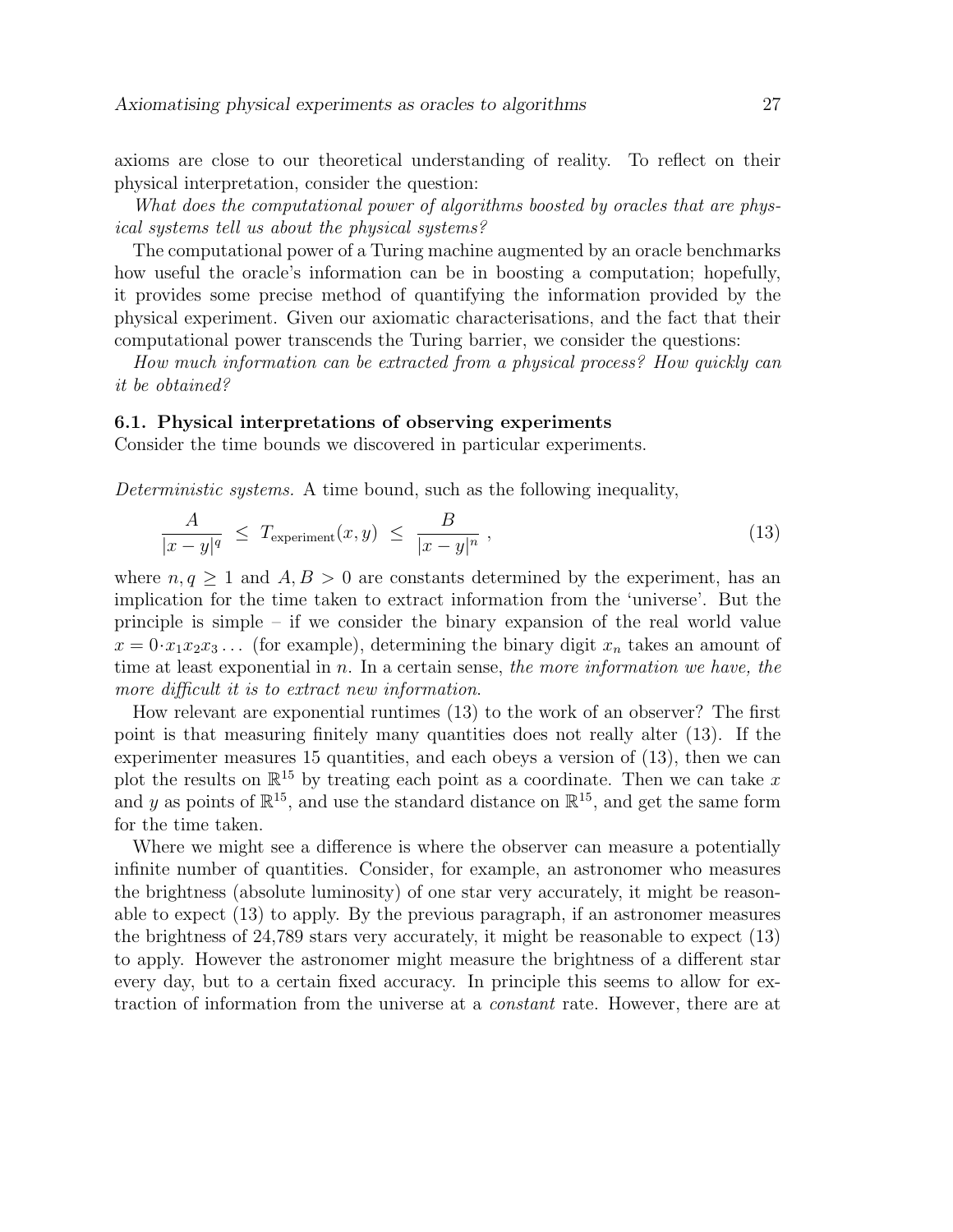least two problems with this view.

(i) As more stars are observed, the observer is reduced to measuring more distant stars, and it is more difficult to measure the brightness of these fainter stars to the degree necessary to establish their absolute luminosity (indeed, it becomes more difficult to observe them at all). It is likely that similar problems could be raised with any observation of 'arbitrarily many' quantities.

(ii) The other problem is that as measurements are made, it may become more obvious that the brightness of stars is falling into a predictable pattern, in other words a physical law may be postulated, and the variation allowed for within this law may be essentially random. This means that the information may be less useful than it seems at first, as it is a mixture of random variation and predictable information.

This brings us to two cases where observing a localised system might be considered to cause problems with our ideas of information.

Random systems. The first is the case of an inherently random system (see [14]). An independent sequence of coin tosses (or similar statistical information) really can assist a computation, in terms of complexity theory. Further, according to our current interpretation of quantum mechanics, such sources of information really do occur in nature, for example radioactive decay. In (13) we considered a deterministic experiment – there is no doubt about the outcome, just the matter of how long it takes to obtain it. However in several papers (see [5] or [7]) we considered probabilistic outcomes. Instead of continually improving the accuracy of an experiment, we ran an identical experiment many times, and used randomness and averaging to do the work of finding the desired information about the real world quantity. As long as we work in the established framework of complexity theory allowing for a certain probability of error, we found the same complexity theory results from such a probabilistic machine as from the non-probabilistic experimental setup giving (13). (To be precise, we should also add an independent coin toss machine to the non-probabilistic machine.) So far from being a problem, the probabilistic approach adds weight to the non-probabilistic oracle results, as these seemingly totally different approaches to experimentation produce the same results in complexity theory.

Chaotic systems. The most problematic classical observations, from the point of causing trouble with our conjecture, seem to be observations of chaotic systems. In principle, a real world initial condition  $x = 0 \cdot x_1 x_2 x_3 \dots$  might be multiplied by an exponential factor in time, and we might read the binary digits  $x_n$  in a time linear in n. As an example, we could take the double and then fractional part map from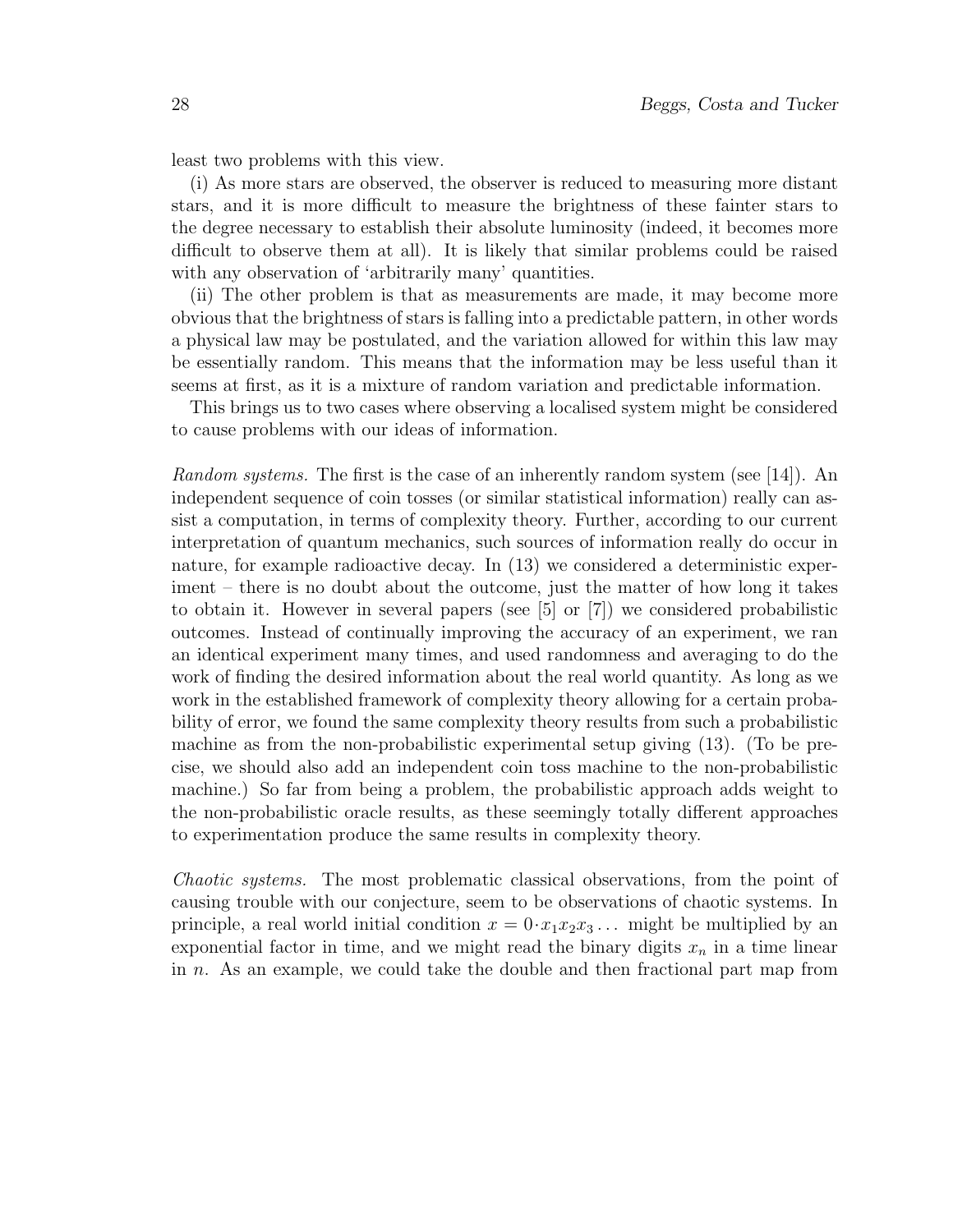$[0, 1)$  to itself:

$$
f(x) = \begin{cases} 2x & x < 1/2, \\ 2x - 1 & x > 1/2. \end{cases}
$$

However this map is not time reversible, which is at variance with at least some of the philosophy of modern physics. If a chaotic system is reversible, and has a bounded phase space (a reasonably realistic condition) then such exponential growth could not be maintained forever. In this case it is not so obvious what measurements could be made to determine the digits of x in constant time. In any case, a real world chaotic system suffers from another problem, which would make make determination of x rather difficult. Random fluctuations, from whatever cause, are also magnified exponentially, and the net result is that, no matter what the initial conditions, the system is likely to become completely random for large enough time.

# 6.2. Scope and limits to measurement

There is a role for the axioms to explore the scope and limits to measurement.

Invariance and Portability. In general, the purpose of a set of axioms is to isolate those essential properties that are both fundamental and common to a perceived or imagined class of systems. Later, the axioms come to define the class. The axioms bring with them the notions of an interface and models of its many possible implementations. Our axioms can be applied to a rather extraordinary range of experiments. However, the theorems show that:

As far as the algorithm is concerned, the experiments satisfying the axioms have the same computational power, whatever their underlying science or technology. This is a physical idea similar to the notion of *portability* in software: programs need to run on different machines with different architectures and technologies.

Non-determinism. The experiments specified in  $[5, 7, 9, 10, 12, 8]$  have a simple form yet they are found throughout science and engineering and provide a canonical type for the logical theory of measurement (see [8]). The sets of mathematical axioms are very similar but it is important to notice the fundamental role of the last property, *repeatability*. First, the axiom used to prove upper bounds needs to be stronger than that for lower bounds in the case of exact and arbitrary precision.

Second, in our treatment of fixed precision, the repeatability axiom changes the theorems considerably: the use of a probability distribution introduces non-deterministic behaviour. The axioms lead us this general observation:

Imprecision and, therefore, uncertainty and non-determinism are ubiquitous features of classical physics, once assumptions about upper bounds on accuracy or fixed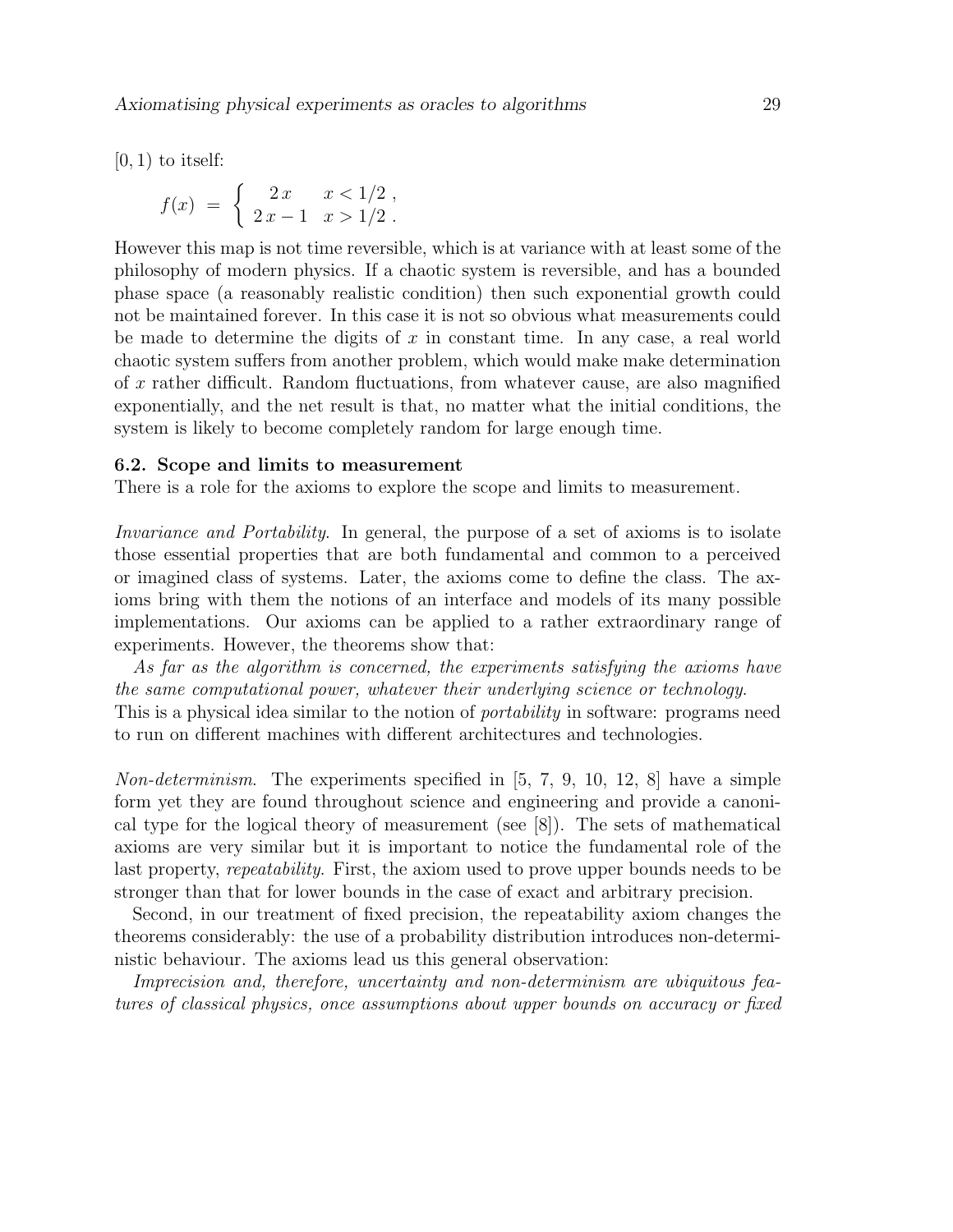### error margins are employed in their description.

Thus, at first sight, even in the simplest of physical situations, it may not be obvious whether apparent non-determinism in the behaviour of a system is intrinsic to the system, or caused by our measurement process.

Turing Barrier. The axioms apply to many physical quantities, belonging to many physical theories, measured by means of many forms of equipment that are constructed from many technologies. The termination of algorithms is a fundamental problem that has been analysed in many ways (using hierarchies, degrees, proof systems and their ordinals). Consider two versions of the halting problem for Turing machines:

 $Halt = \{(T, x) |$  Turing machine T halts on input x and

 $Total = \{T |$  Turing machine T halts on all inputs x.

It is easy to reduce algorithmically  $Halt$  to Total but not vice versa.<sup>11</sup> Formulations of the set Total exist in  $P/\log \star$  (e.g., one based upon the tally set of unary encodings of Turing machines). Since the total halting problem for Turing machines lies in  $P/\log \star$ , the axioms demonstrate that it is common for physical measurements to transcend the algorithmic limits proposed by the Church-Turing Thesis of 1936. The computational classification of the class  $P/\log \star$  may lead to a taxonomy of experimental methods.

# References

- [1] T. P. Baker, J. Gill, and R. Solovay. Relativizations of the  $P = ?NP$  question. SIAM Journal on Computing, 4(4):431–442, 1975.
- [2] José Luis Balcázar, Josep Días, and Joaquim Gabarró. Structural Complexity I. Springer-Verlag, 2nd edition, 1988, 1995.
- [3] José Luis Balcázar, Josep Días, and Joaquim Gabarró. Structural Complexity II. Springer-Verlag, 1990.
- [4] Jos´e Luis Balc´azar and Montserrat Hermo. The structure of logarithmic advice complexity classes. Theoretical Computer Science, 207(1):217–244, 1998.
- [5] Edwin Beggs, José Félix Costa, Bruno Loff, and John V. Tucker. Computational complexity with experiments as oracles. Proceedings of the Royal Society,

<sup>&</sup>lt;sup>11</sup>The set Total is complete  $\Pi_2$  and the set Halt is complete  $\Sigma_1$ .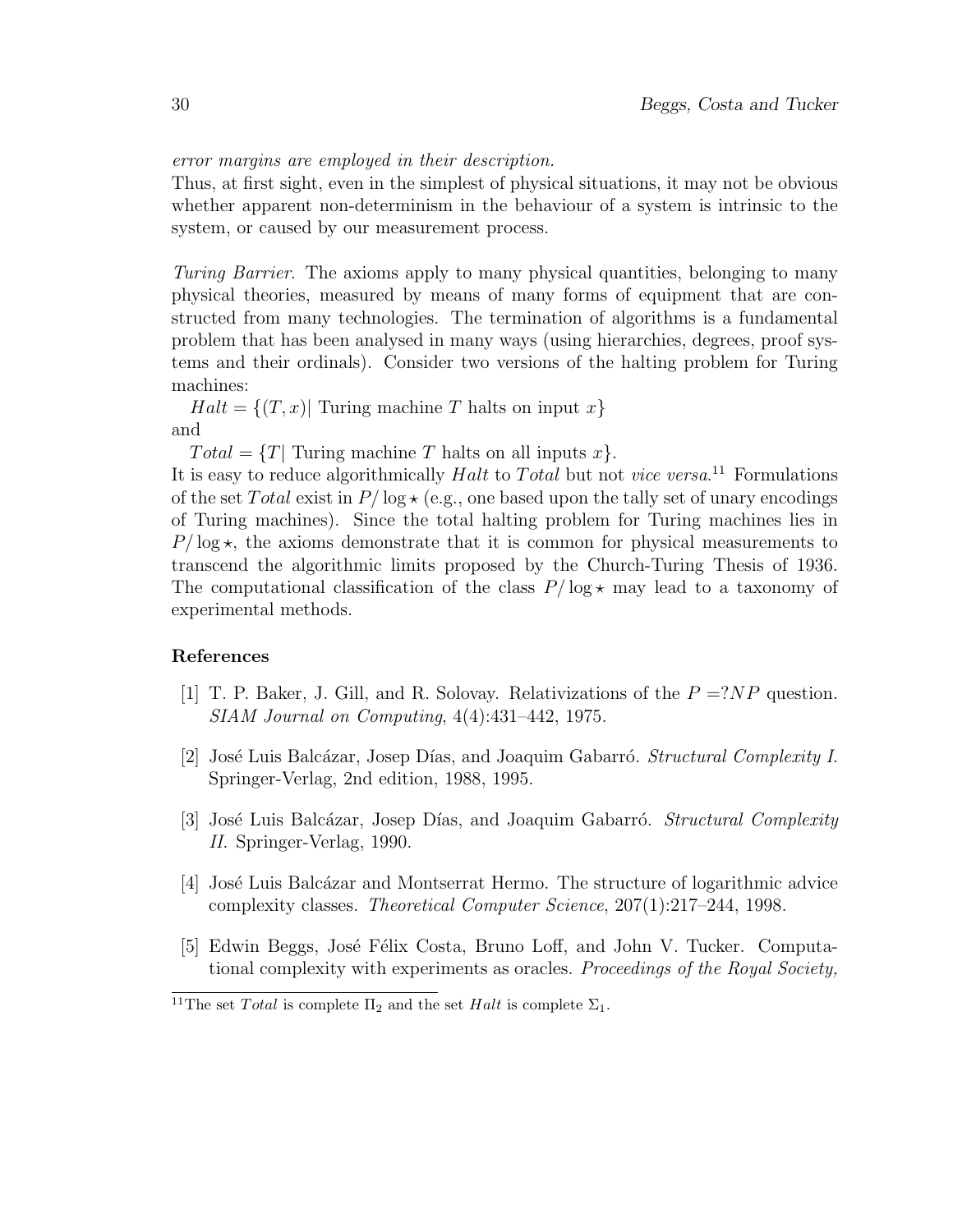Series A (Mathematical, Physical and Engineering Sciences), 464(2098):2777– 2801, 2008.

- [6] Edwin Beggs, José Félix Costa, Bruno Loff, and John V. Tucker. Oracles and advice as measurements. In Cristian S. Calude, José Félix Costa, Rudolf Freund, Marion Oswald, and Grzegorz Rozenberg, editors, Unconventional Computation (UC 2008), volume 5204 of Lecture Notes in Computer Science, pages 33–50. Springer-Verlag, 2008.
- [7] Edwin Beggs, José Félix Costa, Bruno Loff, and John V. Tucker. Computational complexity with experiments as oracles II. Upper bounds. Proceedings of the Royal Society, Series A (Mathematical, Physical and Engineering Sciences), 465(2105):1453–1465, 2009.
- [8] Edwin Beggs, José Félix Costa, and John V. Tucker. Computational Models of Measurement and Hempel's Axiomatization. In Arturo Carsetti, editor, Causality, Meaningful Complexity and Knowledge Construction, volume 46 of Theory and Decision Library A, pages 155–184. Springer, 2010.
- [9] Edwin Beggs, José Félix Costa, and John V. Tucker. Limits to measurement in experiments governed by algorithms. Mathematical Structures in Computer Science, 20(06):1019–1050, 2010. Special issue on Quantum Algorithms, Editor Salvador Elías Venegas-Andraca.
- [10] Edwin Beggs, José Félix Costa, and John V. Tucker. Physical oracles: The Turing machine and the Wheatstone bridge. Studia Logica, 95:271–292, 2010. Special issue: The contributions of Logic to the Foundations of Physics, Editors D. Aerts, S. Smets & J. P. Van Bendegem.
- [11] Edwin Beggs, José Félix Costa, and John V. Tucker. Unifying science through computation: Reflections on computability and physics. In Olga Pombo, Juan Manuel Torres, John Symons, and S. Rahman, editors, New Approaches to the Unity of Science, Vol. II: Special Sciences and the Unity of Science, volume 24 of Logic, Epistemology, and the Unity of Science, pages 53–80. Springer, 2012.
- [12] Edwin Beggs, José Félix Costa, and John V. Tucker. The impact of limits of computation on a physical experiment. Mathematical Structures in Computer Science, in press. Special issue on Computability of the Physical, Editors Cristian S. Calude and S. Barry Cooper.